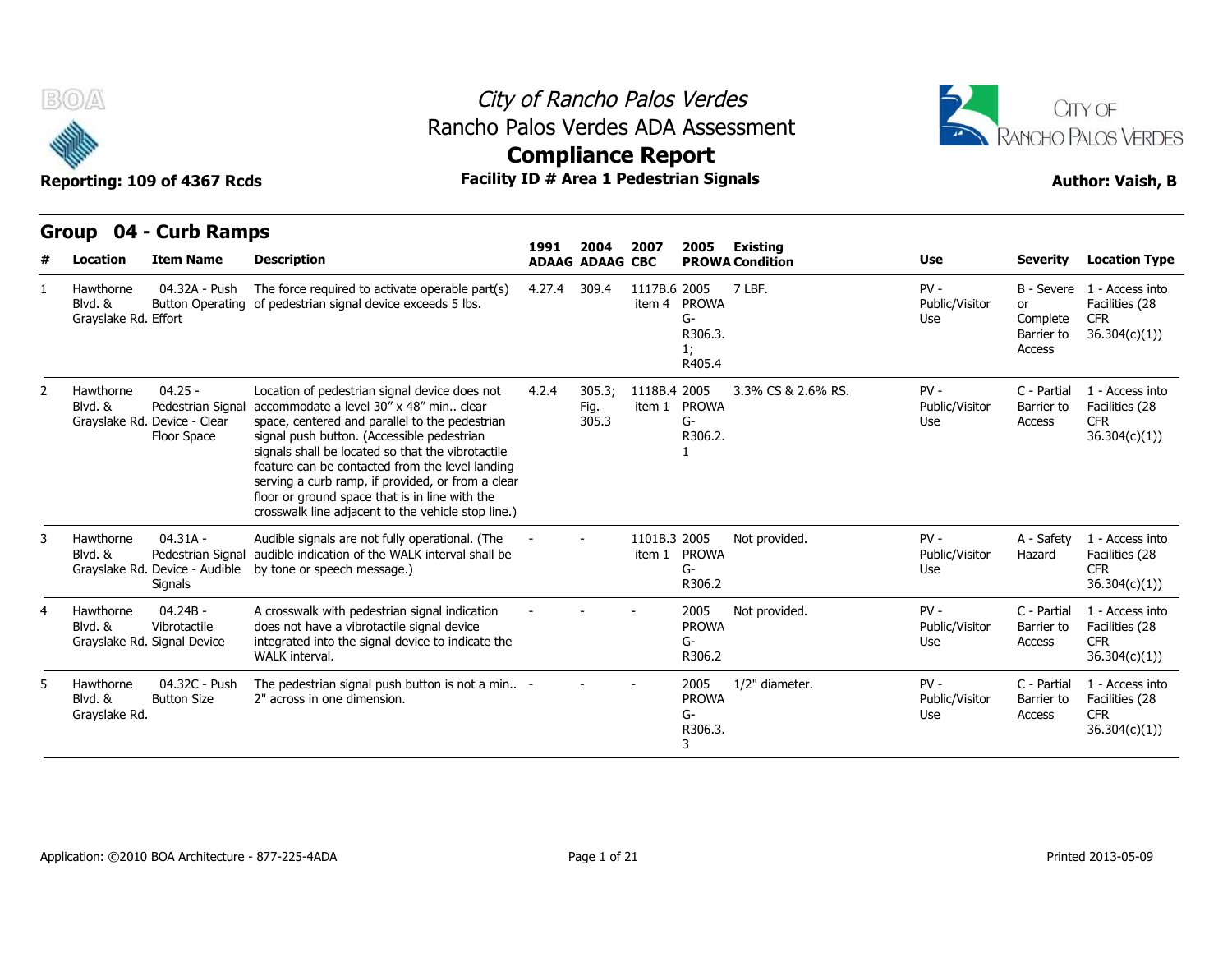

### City of Rancho Palos Verdes Rancho Palos Verdes ADA Assessment



## **Compliance Report**

|    |                                              | STUUP UT - CUID NAIIIPS                                                       |                                                                                                                                                                                                                                                                                                                                                                                                                                                                 | 1991   | 2004                    | 2007                   | 2005                                          | Existing                                                  |                                 |                                     |                                                                  |
|----|----------------------------------------------|-------------------------------------------------------------------------------|-----------------------------------------------------------------------------------------------------------------------------------------------------------------------------------------------------------------------------------------------------------------------------------------------------------------------------------------------------------------------------------------------------------------------------------------------------------------|--------|-------------------------|------------------------|-----------------------------------------------|-----------------------------------------------------------|---------------------------------|-------------------------------------|------------------------------------------------------------------|
| #  | <b>Location</b>                              | <b>Item Name</b>                                                              | <b>Description</b>                                                                                                                                                                                                                                                                                                                                                                                                                                              |        | <b>ADAAG ADAAG CBC</b>  |                        |                                               | <b>PROWA Condition</b>                                    | <b>Use</b>                      | <b>Severity</b>                     | <b>Location Type</b>                                             |
| 6  | Hawthorne<br>Blvd. &<br>Grayslake Rd. Effort | 04.32A - Push<br><b>Button Operating</b>                                      | The force required to activate operable part(s)<br>of pedestrian signal device exceeds 5 lbs.                                                                                                                                                                                                                                                                                                                                                                   | 4.27.4 | 309.4                   | 1117B.6 2005           | item 4 PROWA<br>G-<br>R306.3.<br>1;<br>R405.4 | 6 LBF.                                                    | $PV -$<br>Public/Visitor<br>Use | C - Partial<br>Barrier to<br>Access | 1 - Access into<br>Facilities (28<br><b>CFR</b><br>36.304(c)(1)) |
|    | Hawthorne<br>Blvd. &                         | $04.25 -$<br>Pedestrian Signal<br>Grayslake Rd. Device - Clear<br>Floor Space | Location of pedestrian signal device does not<br>accommodate a level 30" x 48" min., clear<br>space, centered and parallel to the pedestrian<br>signal push button. (Accessible pedestrian<br>signals shall be located so that the vibrotactile<br>feature can be contacted from the level landing<br>serving a curb ramp, if provided, or from a clear<br>floor or ground space that is in line with the<br>crosswalk line adjacent to the vehicle stop line.) | 4.2.4  | 305.3;<br>Fig.<br>305.3 | 1118B.4 2005           | item 1 PROWA<br>G-<br>R306.2.                 | 2.2% CS.                                                  | $PV -$<br>Public/Visitor<br>Use | C - Partial<br>Barrier to<br>Access | 1 - Access into<br>Facilities (28<br><b>CFR</b><br>36.304(c)(1)  |
|    | Hawthorne<br>Blvd. &<br>Grayslake Rd. Device | 04.24A -<br>Audible Signal                                                    | A crosswalk with pedestrian signal indication<br>does not have an audible signal device to<br>indicate the WALK interval.                                                                                                                                                                                                                                                                                                                                       |        |                         |                        | 2005<br>G-<br>R306.2                          | Path of travel to push button not PV -<br>PROWA provided. | Public/Visitor<br>Use           | C - Partial<br>Barrier to<br>Access | 1 - Access into<br>Facilities (28<br><b>CFR</b><br>36.304(c)(1)  |
| q  | Hawthorne<br>Blvd. &                         | $04.31A -$<br>Pedestrian Signal<br>Grayslake Rd. Device - Audible<br>Signals  | Audible signals are not fully operational. (The<br>audible indication of the WALK interval shall be<br>by tone or speech message.)                                                                                                                                                                                                                                                                                                                              |        |                         | 1101B.3 2005<br>item 1 | <b>PROWA</b><br>G-<br>R306.2                  |                                                           | $PV -$<br>Public/Visitor<br>Use | A - Safety<br>Hazard                | 1 - Access into<br>Facilities (28<br><b>CFR</b><br>36.304(c)(1)) |
| 10 | Hawthorne<br>Blvd. &                         | $04.24B -$<br>Vibrotactile<br>Grayslake Rd. Signal Device                     | A crosswalk with pedestrian signal indication<br>does not have a vibrotactile signal device<br>integrated into the signal device to indicate the<br>WALK interval.                                                                                                                                                                                                                                                                                              |        |                         |                        | 2005<br><b>PROWA</b><br>G-<br>R306.2          |                                                           | $PV -$<br>Public/Visitor<br>Use | C - Partial<br>Barrier to<br>Access | 1 - Access into<br>Facilities (28<br><b>CFR</b><br>36.304(c)(1)  |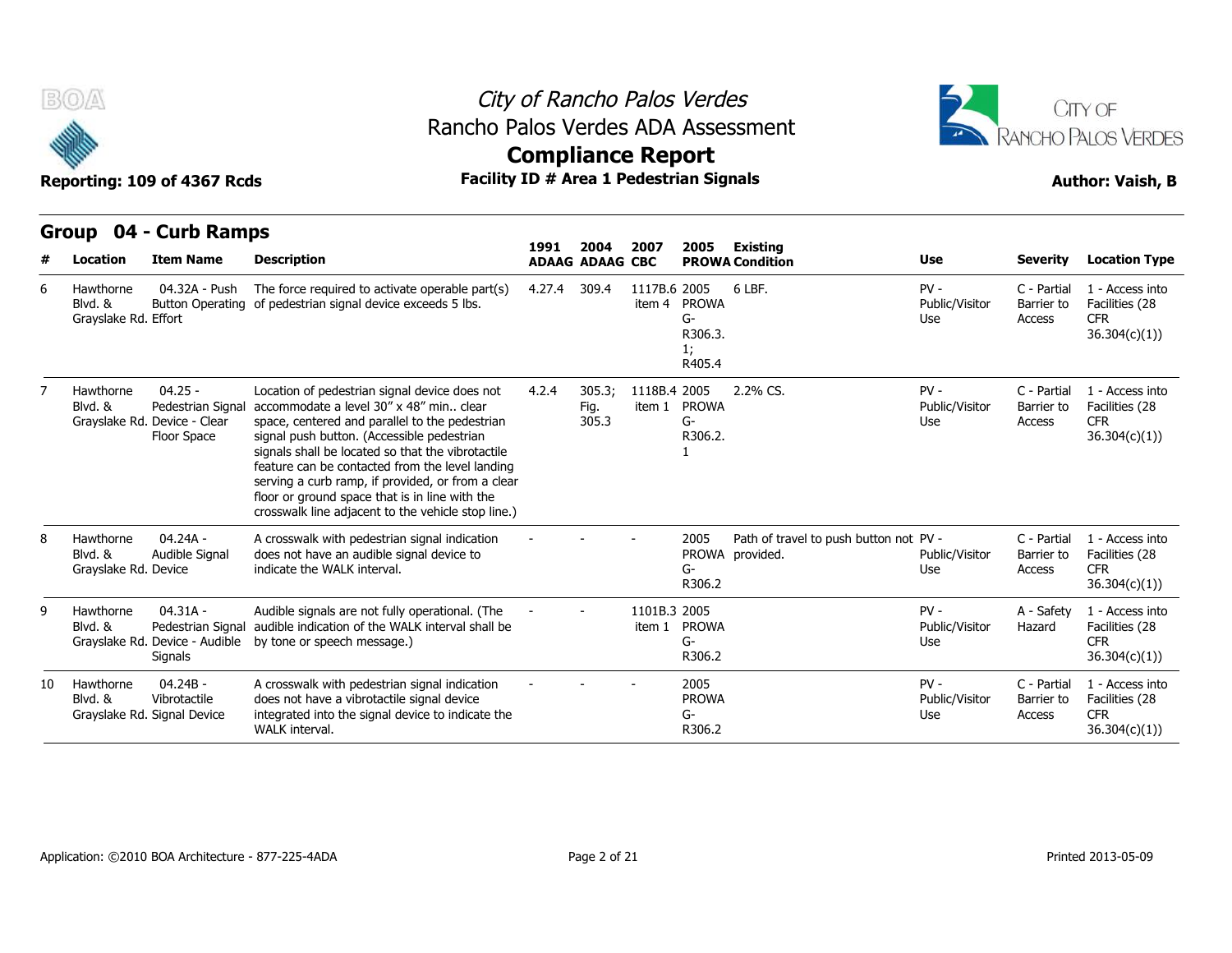

### City of Rancho Palos Verdes Rancho Palos Verdes ADA Assessment





|                   |                                              | GIUUP UT CUID RAIIIPS                                                         |                                                                                                                                                                                                                                                                                                                                                                                                                                                                 | 1991  | 2004                    | 2007         | 2005                                       | Existing               |                                 |                                     |                                                                  |
|-------------------|----------------------------------------------|-------------------------------------------------------------------------------|-----------------------------------------------------------------------------------------------------------------------------------------------------------------------------------------------------------------------------------------------------------------------------------------------------------------------------------------------------------------------------------------------------------------------------------------------------------------|-------|-------------------------|--------------|--------------------------------------------|------------------------|---------------------------------|-------------------------------------|------------------------------------------------------------------|
|                   | <b>Location</b>                              | <b>Item Name</b>                                                              | <b>Description</b>                                                                                                                                                                                                                                                                                                                                                                                                                                              |       | <b>ADAAG ADAAG CBC</b>  |              |                                            | <b>PROWA Condition</b> | <b>Use</b>                      | <b>Severity</b>                     | <b>Location Type</b>                                             |
| 11                | Hawthorne<br>Blvd. &                         | $04.25 -$<br>Pedestrian Signa<br>Grayslake Rd. Device - Clear<br>Floor Space  | Location of pedestrian signal device does not<br>accommodate a level 30" x 48" min clear<br>space, centered and parallel to the pedestrian<br>signal push button. (Accessible pedestrian<br>signals shall be located so that the vibrotactile<br>feature can be contacted from the level landing<br>serving a curb ramp, if provided, or from a clear<br>floor or ground space that is in line with the<br>crosswalk line adjacent to the vehicle stop line.)   | 4.2.4 | 305.3;<br>Fig.<br>305.3 | 1118B.4 2005 | item 1 PROWA<br>G-<br>R306.2.              | 4.4% CS.               | $PV -$<br>Public/Visitor<br>Use | C - Partial<br>Barrier to<br>Access | 1 - Access into<br>Facilities (28<br><b>CFR</b><br>36.304(c)(1)  |
| $12 \overline{ }$ | Hawthorne<br>Blvd. &<br>Grayslake Rd.        | 04.32C - Push<br><b>Button Size</b>                                           | The pedestrian signal push button is not a min -<br>2" across in one dimension.                                                                                                                                                                                                                                                                                                                                                                                 |       |                         |              | 2005<br><b>PROWA</b><br>G-<br>R306.3.<br>3 | 1/2" diameter.         | $PV -$<br>Public/Visitor<br>Use | C - Partial<br>Barrier to<br>Access | 1 - Access into<br>Facilities (28<br><b>CFR</b><br>36.304(c)(1)  |
| 13                | Hawthorne<br>Blvd. &<br>Grayslake Rd. Device | 04.24A -<br>Audible Signal                                                    | A crosswalk with pedestrian signal indication<br>does not have an audible signal device to<br>indicate the WALK interval.                                                                                                                                                                                                                                                                                                                                       |       |                         |              | 2005<br><b>PROWA</b><br>G-<br>R306.2       |                        | $PV -$<br>Public/Visitor<br>Use | A - Safety<br>Hazard                | 1 - Access into<br>Facilities (28<br><b>CFR</b><br>36.304(c)(1)  |
| 14                | Hawthorne<br>Blvd. &                         | 04.24B -<br>Vibrotactile<br>Grayslake Rd. Signal Device                       | A crosswalk with pedestrian signal indication<br>does not have a vibrotactile signal device<br>integrated into the signal device to indicate the<br>WALK interval.                                                                                                                                                                                                                                                                                              |       |                         |              | 2005<br><b>PROWA</b><br>G-<br>R306.2       |                        | $PV -$<br>Public/Visitor<br>Use | C - Partial<br>Barrier to<br>Access | 1 - Access into<br>Facilities (28<br><b>CFR</b><br>36.304(c)(1)) |
| 15                | Hawthorne<br>Blvd. &                         | $04.25 -$<br>Pedestrian Signal<br>Grayslake Rd. Device - Clear<br>Floor Space | Location of pedestrian signal device does not<br>accommodate a level 30" x 48" min., clear<br>space, centered and parallel to the pedestrian<br>signal push button. (Accessible pedestrian<br>signals shall be located so that the vibrotactile<br>feature can be contacted from the level landing<br>serving a curb ramp, if provided, or from a clear<br>floor or ground space that is in line with the<br>crosswalk line adjacent to the vehicle stop line.) | 4.2.4 | 305.3;<br>Fig.<br>305.3 | 1118B.4 2005 | item 1 PROWA<br>G-<br>R306.2.              | 3.1% CS.               | $PV -$<br>Public/Visitor<br>Use | C - Partial<br>Barrier to<br>Access | 1 - Access into<br>Facilities (28<br><b>CFR</b><br>36.304(c)(1)  |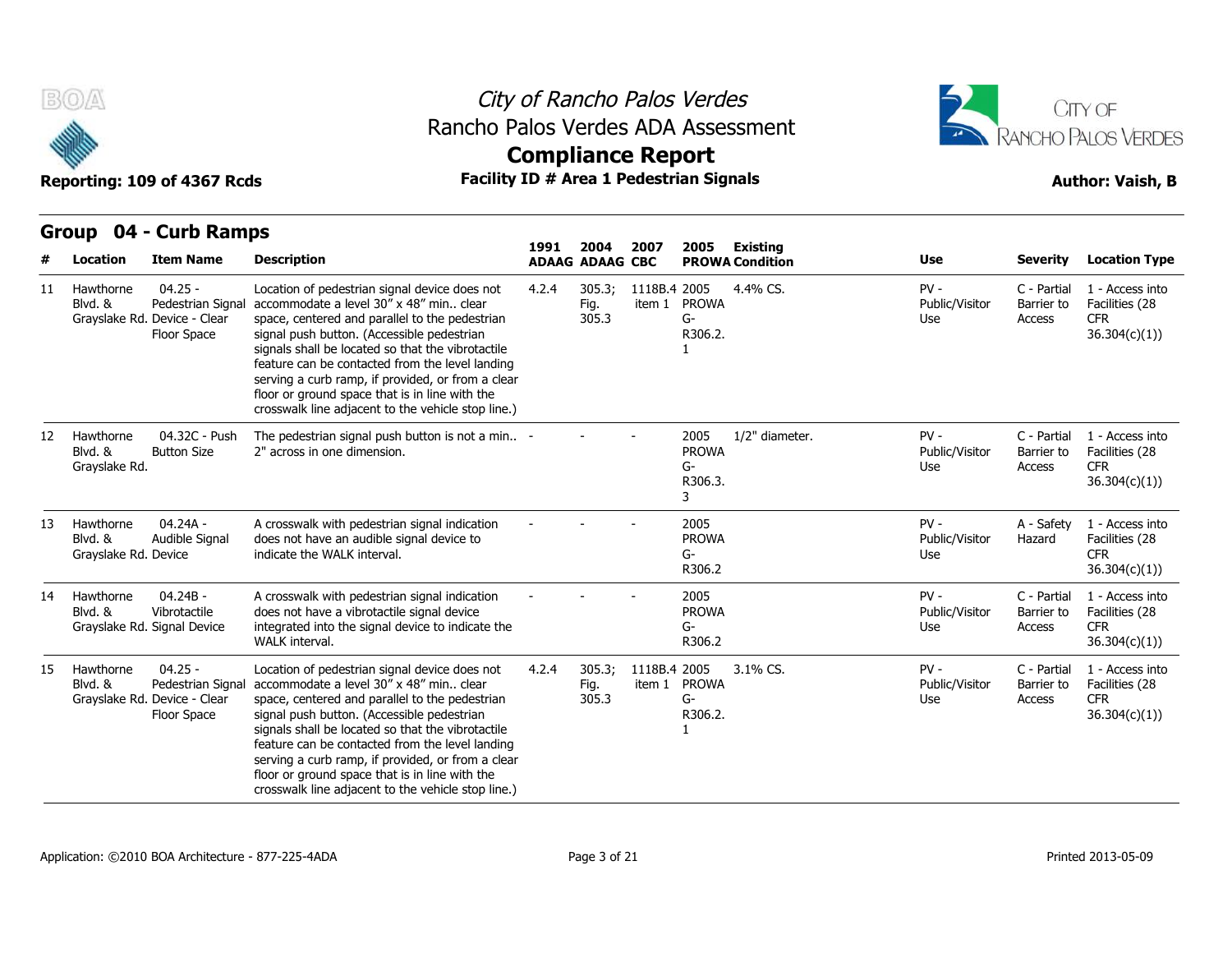

### City of Rancho Palos Verdes Rancho Palos Verdes ADA Assessment



## **Compliance Report**

### **Item Name Description 1991 ADAAG 2004 ADAAG CBC PROWA 2007 2005 Existing # Location Condition Use Severity Location Type** 04.40 - Other - See Additional Comments Curb Ramps and Grayslake Rd. Pedestrian Crossings See Additional Comments **See Additional Comments Comments Comments Comments Comments Comments Comments Comments Comments Comments Comments Comments Comments Comments Comments Comments Commen** provided. Public/Visitor Barrier to Use Access C - Partial 1 - Access into Barrier to Facilities (28 CFR 36.304(c)(1)) 16 Hawthorne Blvd. & 04.25 - Blvd. & Pedestrian Signal accommodate a level 30" x 48" min.. clear Grayslake Rd. Device - Clear space, ce Floor Space signal push button. (Accessible pedestrian Location of pedestrian signal device does not 4.2.4 305.3; space, centered and parallel to the pedestrian signals shall be located so that the vibrotactile feature can be contacted from the level landing serving a curb ramp, if provided, or from a clear floor or ground space that is in line with the crosswalk line adjacent to the vehicle stop line.) 4.2.4 305.3; 1118B.4 Fig. item 1 PROWA firm. 305.3 2005 Surface material is not stable or G-R306.2. 1 PV - C - Partial Public/Visitor Use Access C - Partial 1 - Access into Barrier to Facilities (28 CFR 36.304(c)(1)) 17 Hawthorne 04.32C - Push Button Size 2" across in one dimension. The pedestrian signal push button is not a min.. 2" across in one dimension. - - - <sup>2005</sup> PROWA G-R306.3. 3 1/2" diameter. The Review PV - The C - Partial Public/Visitor Barrier to Use Access C - Partial 1 - Access into Barrier to Facilities (28 CFR 36.304(c)(1)) 18 Hawthorne Blvd. & Grayslake Rd. 04.24B - Vibrotactile Signal Device integrated into the signal device to indicate the A crosswalk with pedestrian signal indication does not have a vibrotactile signal device WALK interval. - - - <sup>2005</sup> PROWA G-R306.2 PV - C - Partial Public/Visitor Barrier to Use Access C - Partial 1 - Access into Barrier to Facilities (28 CFR 36.304(c)(1)) 19 Hawthorne Blvd. & Grayslake Rd. 04.24A - Audible Signal indicate the WAI K interval. A crosswalk with pedestrian signal indication does not have an audible signal device to indicate the WALK interval. - - - <sup>2005</sup> PROWA G-R306.2 PV - A - Safety Public/Visitor Use A - Safety 1 - Access into Hazard Facilities (28 CFR 36.304(c)(1)) 20 Hawthorne Blvd. & Grayslake Rd. 04.32C - Push Button Size 2" across in one dimension The pedestrian signal push button is not a min.. 2" across in one dimension. - - - <sup>2005</sup> PROWA G-R306.3. 3 1/2" diameter. 
PV - 
C - Partial Public/Visitor Use Access C - Partial 1 - Access into Barrier to Facilities (28 CFR 36.304(c)(1)) 21 Hawthorne Blvd. & Grayslake Rd.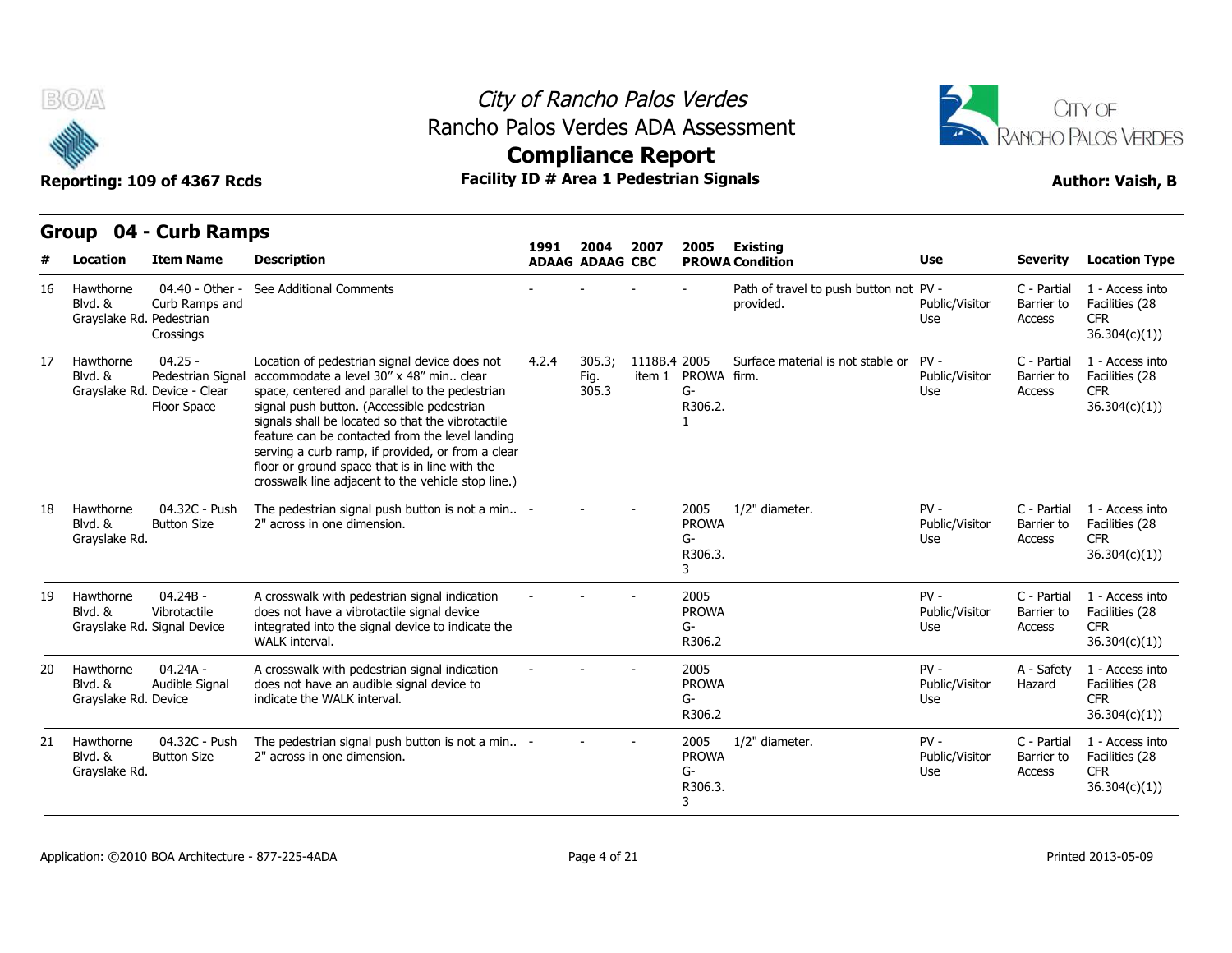



## **Compliance Report**

|    | Group                                            | 04 - Curb Ramps                                           |                                                                                                                                                                    |        |                                |                        |                                               |                                                     |                                 |                                     |                                                                  |
|----|--------------------------------------------------|-----------------------------------------------------------|--------------------------------------------------------------------------------------------------------------------------------------------------------------------|--------|--------------------------------|------------------------|-----------------------------------------------|-----------------------------------------------------|---------------------------------|-------------------------------------|------------------------------------------------------------------|
|    | Location                                         | <b>Item Name</b>                                          | <b>Description</b>                                                                                                                                                 | 1991   | 2004<br><b>ADAAG ADAAG CBC</b> | 2007                   | 2005                                          | <b>Existing</b><br><b>PROWA Condition</b>           | Use                             | <b>Severity</b>                     | <b>Location Type</b>                                             |
| 22 | Hawthorne<br>Blvd. &                             | $04.24B -$<br>Vibrotactile<br>Grayslake Rd. Signal Device | A crosswalk with pedestrian signal indication<br>does not have a vibrotactile signal device<br>integrated into the signal device to indicate the<br>WALK interval. |        |                                |                        | 2005<br><b>PROWA</b><br>G-<br>R306.2          |                                                     | $PV -$<br>Public/Visitor<br>Use | C - Partial<br>Barrier to<br>Access | 1 - Access into<br>Facilities (28<br><b>CFR</b><br>36.304(c)(1)  |
| 23 | Hawthorne<br>Blvd. &<br>Grayslake Rd. Device     | $04.24A -$<br>Audible Signal                              | A crosswalk with pedestrian signal indication<br>does not have an audible signal device to<br>indicate the WALK interval.                                          |        |                                |                        | 2005<br><b>PROWA</b><br>G-<br>R306.2          |                                                     | $PV -$<br>Public/Visitor<br>Use | A - Safety<br>Hazard                | 1 - Access into<br>Facilities (28<br><b>CFR</b><br>36.304(c)(1)) |
| 24 | Hawthorne<br>Blvd. &<br>Grayslake Rd. Pedestrian | 04.40 - Other -<br>Curb Ramps and<br>Crossings            | See Additional Comments                                                                                                                                            |        |                                |                        |                                               | Path of travel to push button not PV -<br>provided. | Public/Visitor<br>Use           | C - Partial<br>Barrier to<br>Access | 1 - Access into<br>Facilities (28<br><b>CFR</b><br>36.304(c)(1)  |
| 25 | Hawthorne<br>Blvd. &<br>Grayslake Rd. Device     | $04.24A -$<br>Audible Signal                              | A crosswalk with pedestrian signal indication<br>does not have an audible signal device to<br>indicate the WALK interval.                                          |        |                                |                        | 2005<br><b>PROWA</b><br>G-<br>R306.2          |                                                     | $PV -$<br>Public/Visitor<br>Use | A - Safety<br>Hazard                | 1 - Access into<br>Facilities (28<br><b>CFR</b><br>36.304(c)(1)  |
| 26 | Hawthorne<br>Blvd. &                             | $04.24B -$<br>Vibrotactile<br>Grayslake Rd. Signal Device | A crosswalk with pedestrian signal indication<br>does not have a vibrotactile signal device<br>integrated into the signal device to indicate the<br>WALK interval. |        |                                |                        | 2005<br><b>PROWA</b><br>G-<br>R306.2          |                                                     | $PV -$<br>Public/Visitor<br>Use | C - Partial<br>Barrier to<br>Access | 1 - Access into<br>Facilities (28<br><b>CFR</b><br>36.304(c)(1)  |
| 27 | Hawthorne<br>Blvd. &<br>Grayslake Rd. Effort     | 04.32A - Push                                             | The force required to activate operable part(s)<br>Button Operating of pedestrian signal device exceeds 5 lbs.                                                     | 4.27.4 | 309.4                          | 1117B.6 2005<br>item 4 | <b>PROWA</b><br>G-<br>R306.3.<br>1;<br>R405.4 | 6 LBF.                                              | $PV -$<br>Public/Visitor<br>Use | C - Partial<br>Barrier to<br>Access | 1 - Access into<br>Facilities (28<br><b>CFR</b><br>36.304(c)(1)  |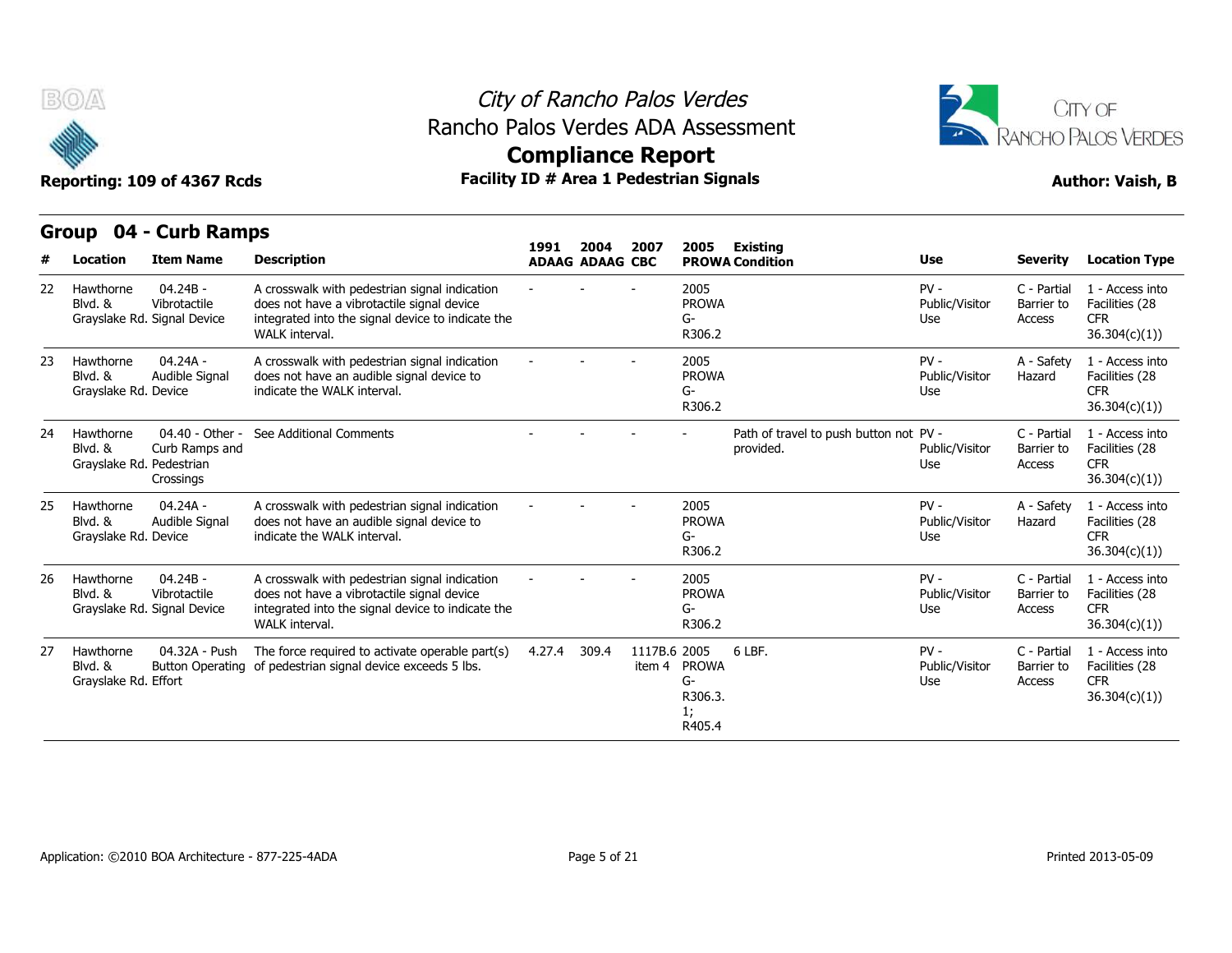

### City of Rancho Palos Verdes Rancho Palos Verdes ADA Assessment



|    | Location                                     | <b>Item Name</b>                                                              | <b>Description</b>                                                                                                                                                                                                                                                                                                                                                                                                                                            | 1991   | 2004<br><b>ADAAG ADAAG CBC</b> | 2007                   | 2005                                          | <b>Existing</b><br><b>PROWA Condition</b> | <b>Use</b>                      | <b>Severity</b>                     | <b>Location Type</b>                                             |
|----|----------------------------------------------|-------------------------------------------------------------------------------|---------------------------------------------------------------------------------------------------------------------------------------------------------------------------------------------------------------------------------------------------------------------------------------------------------------------------------------------------------------------------------------------------------------------------------------------------------------|--------|--------------------------------|------------------------|-----------------------------------------------|-------------------------------------------|---------------------------------|-------------------------------------|------------------------------------------------------------------|
| 28 | Hawthorne<br>Blvd. &                         | $04.25 -$<br>Pedestrian Signal<br>Grayslake Rd. Device - Clear<br>Floor Space | Location of pedestrian signal device does not<br>accommodate a level 30" x 48" min clear<br>space, centered and parallel to the pedestrian<br>signal push button. (Accessible pedestrian<br>signals shall be located so that the vibrotactile<br>feature can be contacted from the level landing<br>serving a curb ramp, if provided, or from a clear<br>floor or ground space that is in line with the<br>crosswalk line adjacent to the vehicle stop line.) | 4.2.4  | 305.3;<br>Fig.<br>305.3        | 1118B.4 2005<br>item 1 | <b>PROWA</b><br>G-<br>R306.2.                 | 3.5% CS.                                  | $PV -$<br>Public/Visitor<br>Use | C - Partial<br>Barrier to<br>Access | 1 - Access into<br>Facilities (28<br><b>CFR</b><br>36.304(c)(1)) |
| 29 | Hawthorne<br>Blvd. &<br>Grayslake Rd. Effort | 04.32A - Push                                                                 | The force required to activate operable part(s)<br>Button Operating of pedestrian signal device exceeds 5 lbs.                                                                                                                                                                                                                                                                                                                                                | 4.27.4 | 309.4                          | 1117B.6 2005<br>item 4 | <b>PROWA</b><br>G-<br>R306.3.<br>1;<br>R405.4 | 6 LBF.                                    | $PV -$<br>Public/Visitor<br>Use | C - Partial<br>Barrier to<br>Access | 1 - Access into<br>Facilities (28<br><b>CFR</b><br>36.304(c)(1)  |
| 30 | Hawthorne<br>Blvd. &                         | $04.25 -$<br>Pedestrian Signal<br>Grayslake Rd. Device - Clear<br>Floor Space | Location of pedestrian signal device does not<br>accommodate a level 30" x 48" min clear<br>space, centered and parallel to the pedestrian<br>signal push button. (Accessible pedestrian<br>signals shall be located so that the vibrotactile<br>feature can be contacted from the level landing<br>serving a curb ramp, if provided, or from a clear<br>floor or ground space that is in line with the<br>crosswalk line adjacent to the vehicle stop line.) | 4.2.4  | 305.3;<br>Fig.<br>305.3        | 1118B.4 2005           | item 1 PROWA<br>$G-$<br>R306.2.               | 2.7% CS.                                  | $PV -$<br>Public/Visitor<br>Use | C - Partial<br>Barrier to<br>Access | 1 - Access into<br>Facilities (28<br><b>CFR</b><br>36.304(c)(1)  |
| 31 | Hawthorne<br>Blvd. &                         | $04.24B -$<br>Vibrotactile<br>Grayslake Rd. Signal Device                     | A crosswalk with pedestrian signal indication<br>does not have a vibrotactile signal device<br>integrated into the signal device to indicate the<br>WALK interval.                                                                                                                                                                                                                                                                                            |        |                                |                        | 2005<br><b>PROWA</b><br>G-<br>R306.2          |                                           | $PV -$<br>Public/Visitor<br>Use | C - Partial<br>Barrier to<br>Access | 1 - Access into<br>Facilities (28<br><b>CFR</b><br>36.304(c)(1)  |
| 32 | Hawthorne<br>Blvd. &<br>Grayslake Rd. Device | 04.24A -<br>Audible Signal                                                    | A crosswalk with pedestrian signal indication<br>does not have an audible signal device to<br>indicate the WALK interval.                                                                                                                                                                                                                                                                                                                                     |        |                                |                        | 2005<br><b>PROWA</b><br>G-<br>R306.2          |                                           | $PV -$<br>Public/Visitor<br>Use | C - Partial<br>Barrier to<br>Access | 1 - Access into<br>Facilities (28<br><b>CFR</b><br>36.304(c)(1)  |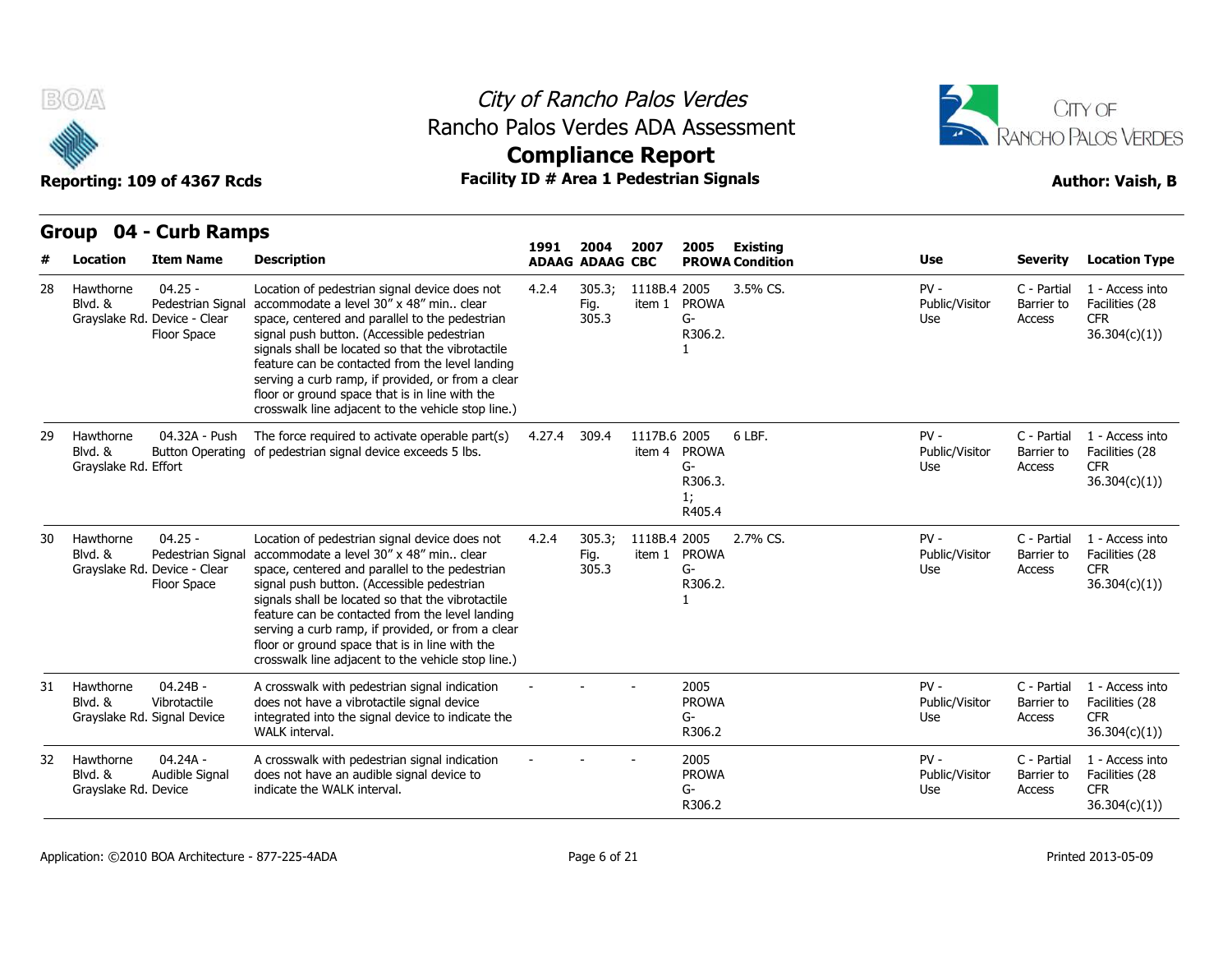



**Compliance Report**

### **Group 04 - Curb Ramps Item Name Description 1991 ADAAG 2004 ADAAG CBC PROWA 2007 2005 Existing # Location Condition Use Severity Location Type** 04.40 - Other - See Additional Comments Blvd. & Curb Ramps and Grayslake Rd. Pedestrian Crossings 6" change in level at signal. PV - C - Partial Public/Visitor Barrier to Use Access C - Partial 1 - Access into Barrier to Facilities (28 CFR 36.304(c)(1)) 33 Hawthorne 04.32A - Push Blvd. & Button Operating of pedestrian signal device exceeds 5 lbs. Grayslake Rd. Effort The force required to activate operable part(s) 4.27.4 309.4 1117B.6 item 4 PROWA 6 I RF G-R306.3. 1; R405.4 6 LBF. PV - Public/Visitor Barrier to Use Access C - Partial 1 - Access into Barrier to Facilities (28 CFR 36.304(c)(1)) 34 Hawthorne 04.25 - Pedestrian Signal accommodate a level 30" x 48" min.. clear Blvd. & Grayslake Rd. Device - Clear space, ce Floor Space signal push button. (Accessible pedestrian Location of pedestrian signal device does not 4.2.4 305.3: space, centered and parallel to the pedestrian signals shall be located so that the vibrotactile feature can be contacted from the level landing serving a curb ramp, if provided, or from a clear floor or ground space that is in line with the crosswalk line adjacent to the vehicle stop line.) 4.2.4 305.3; 1118B.4 Fig. item 1 PROWA 305.3 2005 2.7% RS. PV - G-R306.2. 1 Public/Visitor Use Access C - Partial 1 - Access into Barrier to Facilities (28 CFR 36.304(c)(1)) 35 Hawthorne 04.32C - Push Button Size 2" across in one dimension. The pedestrian signal push button is not a min.. 2" across in one dimension. - - - <sup>2005</sup> PROWA G-R306.3. 3 1/2" diameter. The Review PV - The C - Partial Public/Visitor Use Access C - Partial 1 - Access into Barrier to Facilities (28 CFR 36.304(c)(1)) 36 Hawthorne Blvd. & Grayslake Rd. 04.24A - Audible Signal Device **indicate the WALK interval.** A crosswalk with pedestrian signal indication indicate the WALK interval. - - - <sup>2005</sup> does not have an audible signal device to PROWA G-R306.2 PV - A - Safety Public/Visitor Use A - Safety 1 - Access into Hazard Facilities (28 CFR 36.304(c)(1)) 37 Silver Spur Rd. & Basswood Ave. 04.24B - Vibrotactile Rd. & Signal Device integrated into the signal device to indicate the A crosswalk with pedestrian signal indication does not have a vibrotactile signal device A crosswalk with pedestrian signal indication and the crosswalk with pedestrian signal device<br>does not have a vibrotactile signal device<br>integrated into the signal device to indicate the G-<br>WALK interval. PROWA G-R306.2 PV - C - Partial Public/Visitor Barrier to Use Access C - Partial 1 - Access into Barrier to Facilities (28 CFR 36.304(c)(1)) 38 Silver Spur Basswood Signal Device Ave.

Application: ©2010 BOA Architecture - 877-225-4ADA Page 7 of 21 Printed 2013-05-09 Printed 2013-05-09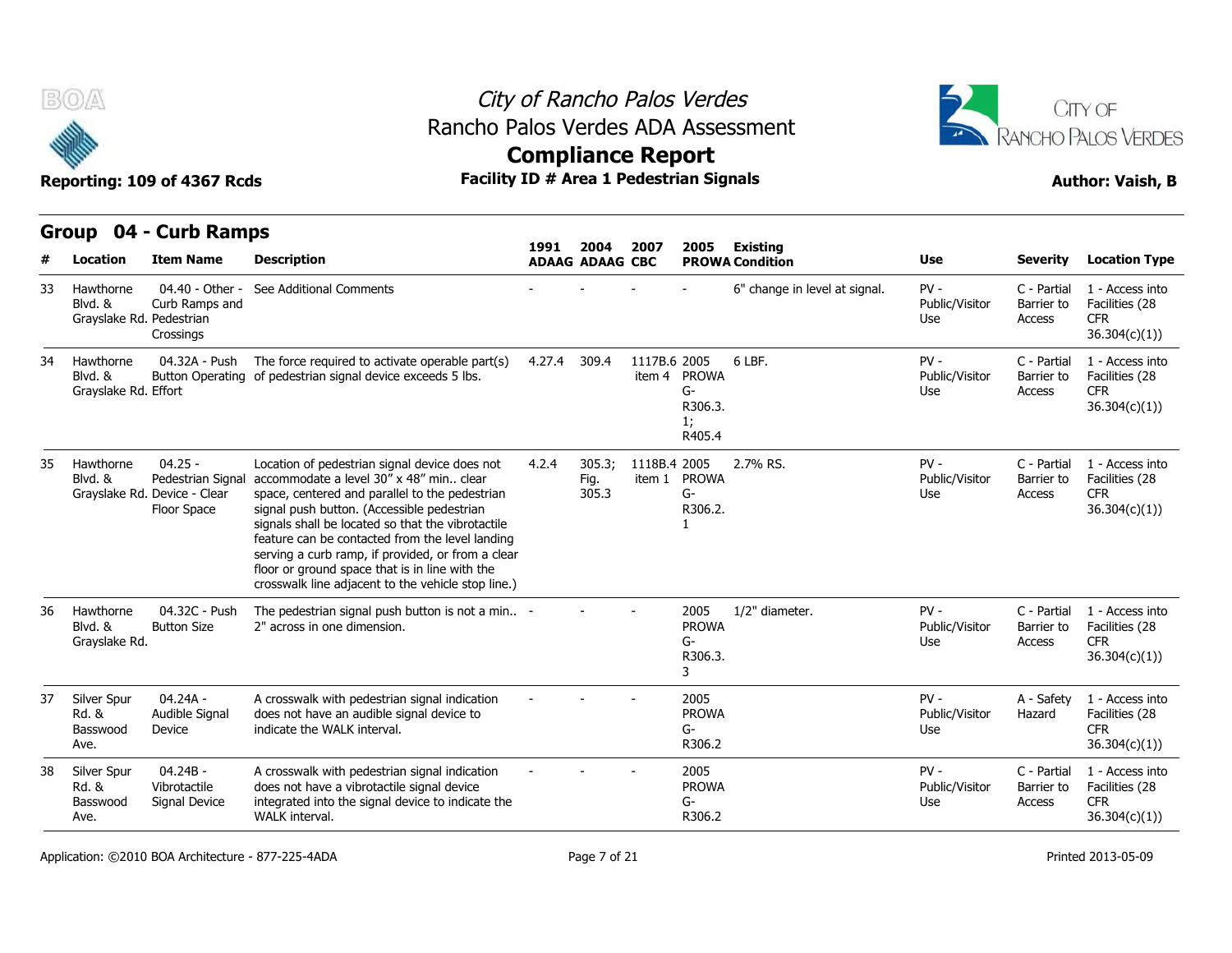

### City of Rancho Palos Verdes Rancho Palos Verdes ADA Assessment



# **Compliance Report**

|    |                                          |                                                                   |                                                                                                                                                                                                                                                                                                                                                                                                                                                               | 1991   | 2004                    | 2007                                       | 2005                                       | Existing                                                 |                                 |                                     |                                                                  |
|----|------------------------------------------|-------------------------------------------------------------------|---------------------------------------------------------------------------------------------------------------------------------------------------------------------------------------------------------------------------------------------------------------------------------------------------------------------------------------------------------------------------------------------------------------------------------------------------------------|--------|-------------------------|--------------------------------------------|--------------------------------------------|----------------------------------------------------------|---------------------------------|-------------------------------------|------------------------------------------------------------------|
|    | <b>Location</b>                          | <b>Item Name</b>                                                  | <b>Description</b>                                                                                                                                                                                                                                                                                                                                                                                                                                            |        | <b>ADAAG ADAAG CBC</b>  |                                            |                                            | <b>PROWA Condition</b>                                   | <b>Use</b>                      | <b>Severity</b>                     | <b>Location Type</b>                                             |
| 39 | Silver Spur<br>Rd. &<br>Basswood<br>Ave. | $04.25 -$<br>Pedestrian Signal<br>Device - Clear<br>Floor Space   | Location of pedestrian signal device does not<br>accommodate a level 30" x 48" min clear<br>space, centered and parallel to the pedestrian<br>signal push button. (Accessible pedestrian<br>signals shall be located so that the vibrotactile<br>feature can be contacted from the level landing<br>serving a curb ramp, if provided, or from a clear<br>floor or ground space that is in line with the<br>crosswalk line adjacent to the vehicle stop line.) | 4.2.4  | 305.3;<br>Fig.<br>305.3 | 1118B.4 2005                               | item 1 PROWA<br>G-<br>R306.2.              | $6.1\%$ CS.                                              | $PV -$<br>Public/Visitor<br>Use | C - Partial<br>Barrier to<br>Access | 1 - Access into<br>Facilities (28<br><b>CFR</b><br>36.304(c)(1)  |
| 40 | Hawthorne<br>Blvd. &                     | $04.26C -$<br>Pedestrian Signal<br>Grayslake Rd. Device - Spacing | Pedestrian signal devices at a crossing are<br>spaced less than 10' apart.                                                                                                                                                                                                                                                                                                                                                                                    |        |                         |                                            | 2005<br>G-<br>R306.2.<br>1.1               | Pedestrian signal devices<br>PROWA mounted on same pole. | $PV -$<br>Public/Visitor<br>Use | C - Partial<br>Barrier to<br>Access | 1 - Access into<br>Facilities (28<br><b>CFR</b><br>36.304(c)(1)) |
| 41 | Silver Spur<br>Rd. &<br>Basswood<br>Ave. | 04.32B - Push<br><b>Button Locator</b><br>Tone                    | The pedestrian signal push button does not<br>incorporate a locator tone at the push button.                                                                                                                                                                                                                                                                                                                                                                  |        |                         |                                            | 2005<br><b>PROWA</b><br>G-<br>R306.3.<br>2 |                                                          | $PV -$<br>Public/Visitor<br>Use | C - Partial<br>Barrier to<br>Access | 1 - Access into<br>Facilities (28<br><b>CFR</b><br>36.304(c)(1)  |
| 42 | Silver Spur<br>Rd. &<br>Basswood<br>Ave. | 04.32C - Push<br><b>Button Size</b>                               | The pedestrian signal push button is not a min -<br>2" across in one dimension.                                                                                                                                                                                                                                                                                                                                                                               |        |                         |                                            | 2005<br><b>PROWA</b><br>G-<br>R306.3.<br>3 | 1/2" diameter.                                           | $PV -$<br>Public/Visitor<br>Use | C - Partial<br>Barrier to<br>Access | 1 - Access into<br>Facilities (28<br><b>CFR</b><br>36.304(c)(1)  |
| 43 | Silver Spur<br>Rd. &<br>Basswood<br>Ave. | 04.33A -<br>Directional<br>Information and<br>Signs               | Pedestrian signal device does not provides<br>compliant tactile or visual signs on the face of<br>the device or its housing or mounting to indicate<br>crosswalk direction and the name of the street<br>containing the crosswalk served by the<br>pedestrian signal.                                                                                                                                                                                         | 4.30.4 | 703.1                   | 1117B.5 2005<br>2:<br>1117B.5 R306.4<br>.6 | .1 item PROWA<br>G-                        |                                                          | $PV -$<br>Public/Visitor<br>Use | C - Partial<br>Barrier to<br>Access | 1 - Access into<br>Facilities (28<br><b>CFR</b><br>36.304(c)(1)  |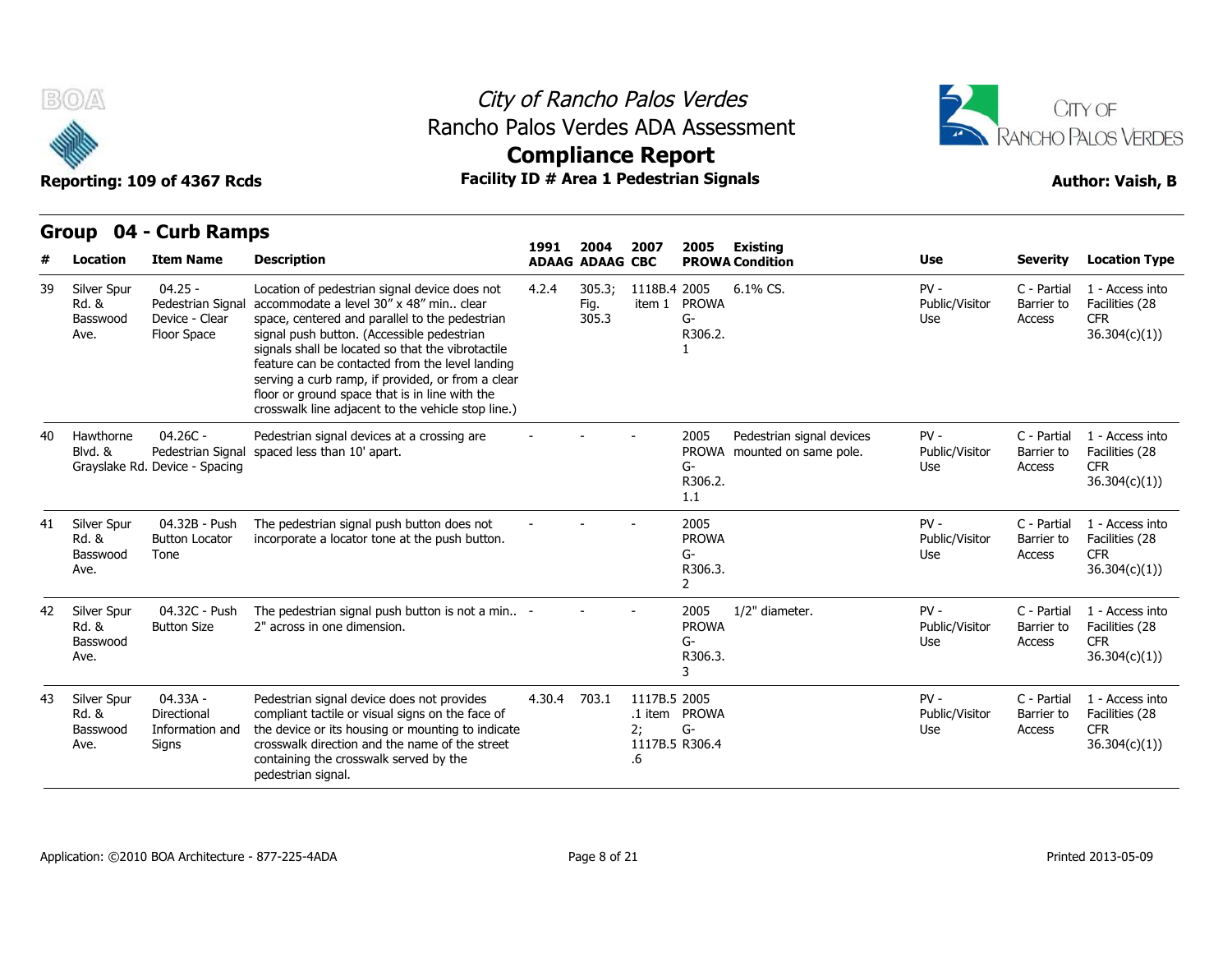



### **Compliance Report**

|  | <b>Author: Vaish, B</b> |  |  |
|--|-------------------------|--|--|
|--|-------------------------|--|--|

|    | B(0)                                     | Reporting: 109 of 4367 Rcds                                               | Rancho Palos Verdes ADA Assessment<br>Facility ID # Area 1 Pedestrian Signals                                                                                                                                                                                                                                                                              | <b>Compliance Report</b> |                                |      | City of Rancho Palos Verdes                                    |                                                        |                                 |                                     | CITY OF<br><b>RANCHO PALOS VERDES</b><br><b>Author: Vaish, B</b> |
|----|------------------------------------------|---------------------------------------------------------------------------|------------------------------------------------------------------------------------------------------------------------------------------------------------------------------------------------------------------------------------------------------------------------------------------------------------------------------------------------------------|--------------------------|--------------------------------|------|----------------------------------------------------------------|--------------------------------------------------------|---------------------------------|-------------------------------------|------------------------------------------------------------------|
|    | Location                                 | Group 04 - Curb Ramps<br><b>Item Name</b>                                 | <b>Description</b>                                                                                                                                                                                                                                                                                                                                         | 1991                     | 2004<br><b>ADAAG ADAAG CBC</b> | 2007 | 2005                                                           | Existing<br><b>PROWA Condition</b>                     | Use                             | <b>Severity</b>                     | <b>Location Type</b>                                             |
| 44 | Silver Spur<br>Rd. &<br>Basswood<br>Ave. | 04.33B - Arrow                                                            | Pedestrian signal device does not includes a<br>tactile arrow that contrasts with the background<br>and is aligned parallel to the crosswalk direction.                                                                                                                                                                                                    |                          |                                |      | 2005<br><b>PROWA</b><br>G-<br>R306.4.<br>1                     |                                                        | $PV -$<br>Public/Visitor<br>Use | C - Partial<br>Barrier to<br>Access | 1 - Access into<br>Facilities (28<br><b>CFR</b><br>36.304(c)(1)  |
| 45 | Silver Spur<br>Rd. &<br>Basswood<br>Ave. | 04.33C - Street<br>Name                                                   | Pedestrian signal device does not includes street -<br>name information consisting of California Grade<br>2 Braille and aligned parallel to the crosswalk<br>direction. OR Pedestrian signal device does not<br>provide street name information in audible<br>format. (Street name information in one format<br>or the other is required to be compliant.) |                          |                                |      | 2005<br><b>PROWA</b><br>$G-$<br>R306.4.<br>$\overline{2}$      |                                                        | $PV -$<br>Public/Visitor<br>Use | C - Partial<br>Barrier to<br>Access | 1 - Access into<br>Facilities (28<br><b>CFR</b><br>36.304(c)(1)  |
| 46 | Hawthorne<br>Blvd. &                     | $04.26A -$<br>Grayslake Rd. Device - Location<br>versus Crosswalk<br>Line | Location of pedestrian signal device is not within -<br>Pedestrian Signal 5' of crosswalk line.                                                                                                                                                                                                                                                            |                          |                                |      | 2006<br>Cal<br>MUTCD-<br>Sec. 4E-<br>09, Fig.<br>$4E-2$        | Pedestrian signal devices are<br>mounted on same pole. | $PV -$<br>Public/Visitor<br>Use | C - Partial<br>Barrier to<br>Access | 1 - Access into<br>Facilities (28<br><b>CFR</b><br>36.304(c)(1)  |
| 47 | Silver Spur<br>Rd. &<br>Basswood<br>Ave. | $04.26A -$<br>Device - Location<br>versus Crosswalk<br>Line               | Location of pedestrian signal device is not within -<br>Pedestrian Signal 5' of crosswalk line.                                                                                                                                                                                                                                                            |                          |                                |      | 2006<br>Cal<br><b>MUTCD-</b><br>Sec. 4E-<br>09, Fig.<br>$4E-2$ | $6' - 0''$                                             | $PV -$<br>Public/Visitor<br>Use | C - Partial<br>Barrier to<br>Access | 1 - Access into<br>Facilities (28<br><b>CFR</b><br>36.304(c)(1)  |
| 48 | Silver Spur<br>Rd. &<br>Basswood<br>Ave. | 04.24A -<br>Audible Signal<br>Device                                      | A crosswalk with pedestrian signal indication<br>does not have an audible signal device to<br>indicate the WALK interval.                                                                                                                                                                                                                                  |                          |                                |      | 2005<br><b>PROWA</b><br>$G-$<br>R306.2                         |                                                        | $PV -$<br>Public/Visitor<br>Use | A - Safety<br>Hazard                | 1 - Access into<br>Facilities (28<br><b>CFR</b><br>36.304(c)(1)) |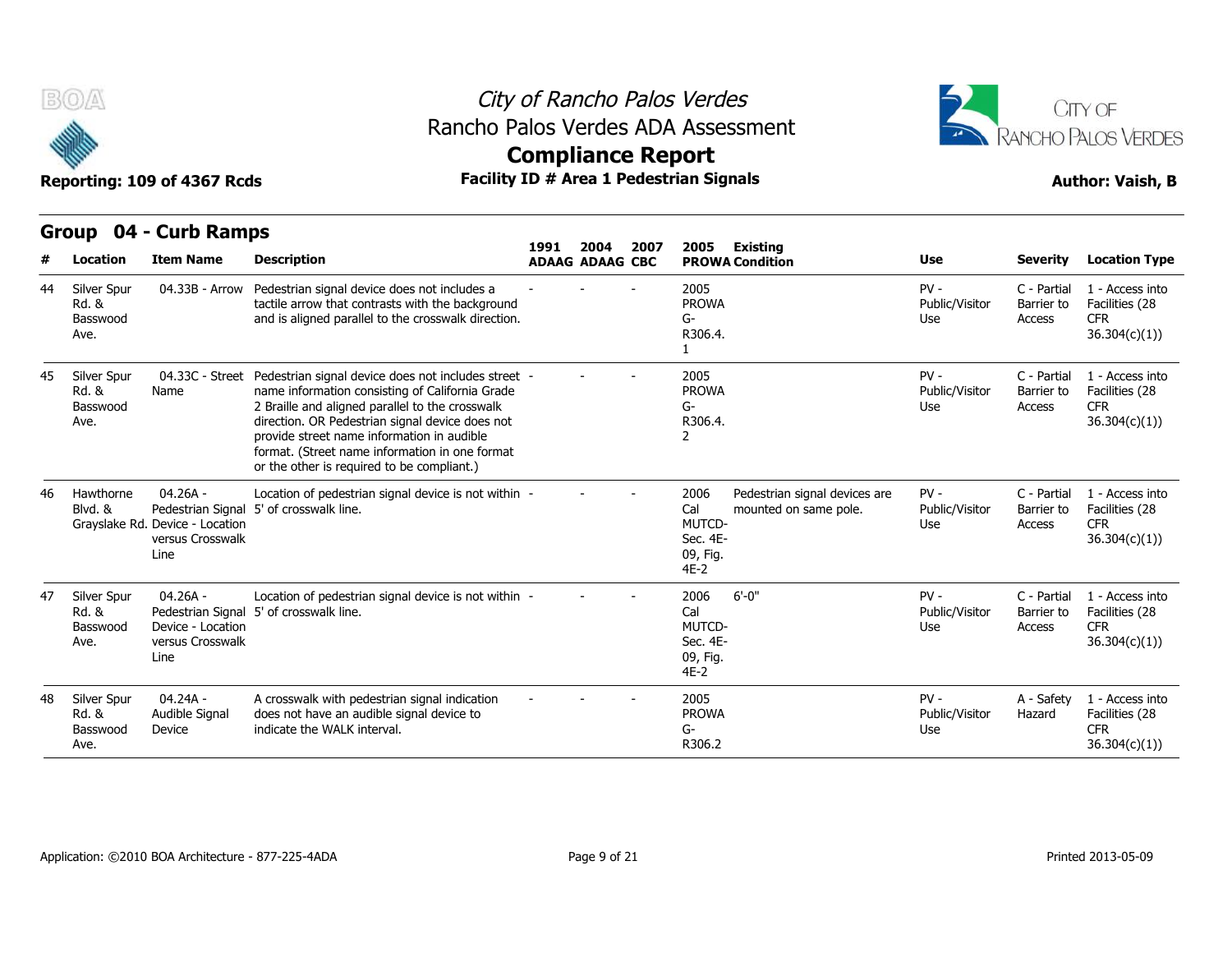



## **Compliance Report**

### **Group 04 - Curb Ramps Item Name Description 1991 ADAAG 2004 ADAAG CBC PROWA 2007 2005 Existing # Location Condition Use Severity Location Type** 04.25 - Pedestrian Signal accommodate a level 30" x 48" min.. clear Basswood Device - Clear space, ce Floor Space signal push button. (Accessible pedestrian Location of pedestrian signal device does not 4.2.4 305.3: space, centered and parallel to the pedestrian signals shall be located so that the vibrotactile feature can be contacted from the level landing serving a curb ramp, if provided, or from a clear floor or ground space that is in line with the crosswalk line adjacent to the vehicle stop line.) 4.2.4 305.3; 1118B.4 Fig. item 1 PROWA 305.3 2005 16.7% CS. PV - G-R306.2. 1 Public/Visitor Barrier to Use Access C - Partial 1 - Access into Barrier to Facilities (28 CFR 36.304(c)(1)) 49 Silver Spur Rd. & Ave. Floor Space 04.33A - Directional Basswood Information and the device of Signs crosswalk direction and the name of the street Pedestrian signal device does not provides compliant tactile or visual signs on the face of the device or its housing or mounting to indicate containing the crosswalk served by the pedestrian signal. 4.30.4 703.1 .1 item PROWA 2; G-1117B.5 R306.4 .6 1117B.5 2005 PV - C - Partial Public/Visitor Barrier to Use Access C - Partial 1 - Access into Barrier to Facilities (28 CFR 36.304(c)(1)) 50 Silver Spur Rd. & Ave. Signs 04.40 - Other - See Additional Comments Rd. & Curb Ramps and Pedestrian Basswood Crossings Accessible path of travel to signal device is not provided. PV - C - Partial Public/Visitor Barrier to Use Access C - Partial 1 - Access into Barrier to Facilities (28 CFR 36.304(c)(1)) 51 Silver Spur Ave. 04.24B - Vibrotactile Signal Device integrated into the signal device to indicate the A crosswalk with pedestrian signal indication does not have a vibrotactile signal device WALK interval. - - - <sup>2005</sup> PROWA G-R306.2 PV - C - Partial Public/Visitor Use Access C - Partial 1 - Access into Barrier to Facilities (28 CFR 36.304(c)(1)) 52 Silver Spur Rd. & Basswood Signal Device Ave. Signis<br>
Containing the crosswalk served by the<br>
pedestrian signal.<br>
04.40 - Other - See Additional Comments<br>
Curb Ramps and<br>
Pedestrian<br>
Crossings<br>
04.24B - A crosswalk with pedestrian signal indication<br>
Vibrotactile does tactile arrow that contrasts with the background 04.33B - Arrow Pedestrian signal device does not includes a  $\begin{array}{ccc}\n 2005 \\
 - 2005 \\
 \end{array}$  PROV and is aligned parallel to the crosswalk direction. PROWA G-R306.4. 1 PV - C - Partial Public/Visitor Barrier to Use Access C - Partial 1 - Access into Barrier to Facilities (28 CFR 36.304(c)(1)) 53 Silver Spur Rd. & Basswood Ave.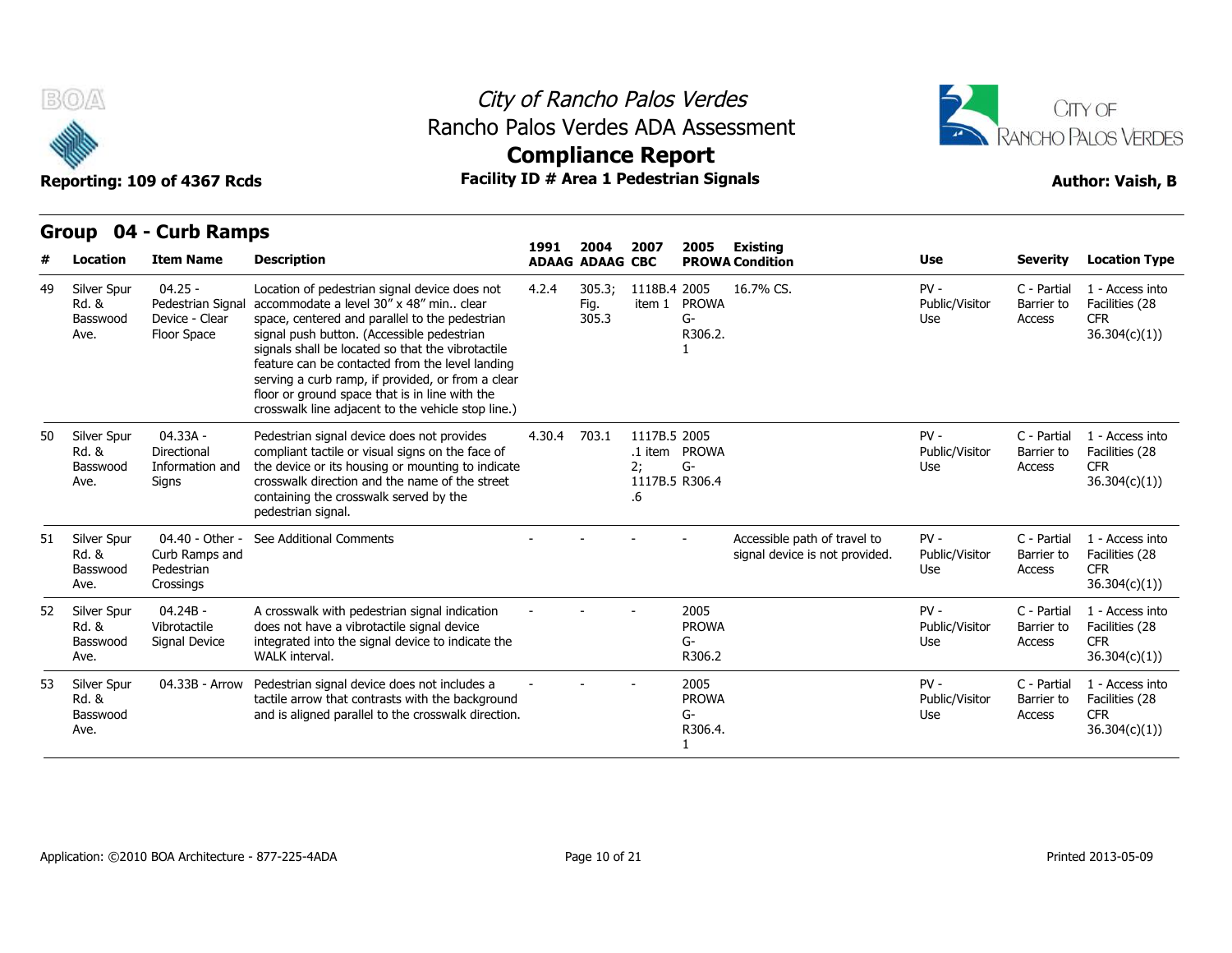

## City of Rancho Palos Verdes Rancho Palos Verdes ADA Assessment





|    |                                          | STOUP OT - CUID KAIIIPS                                           |                                                                                                                                                                                                                                                                                                                                                            | 1991                   | 2004 | 2007 | 2005                                                  | Existing                                                     |                                 |                                     |                                                                  |
|----|------------------------------------------|-------------------------------------------------------------------|------------------------------------------------------------------------------------------------------------------------------------------------------------------------------------------------------------------------------------------------------------------------------------------------------------------------------------------------------------|------------------------|------|------|-------------------------------------------------------|--------------------------------------------------------------|---------------------------------|-------------------------------------|------------------------------------------------------------------|
|    | Location                                 | <b>Item Name</b>                                                  | <b>Description</b>                                                                                                                                                                                                                                                                                                                                         | <b>ADAAG ADAAG CBC</b> |      |      |                                                       | <b>PROWA Condition</b>                                       | <b>Use</b>                      | <b>Severity</b>                     | <b>Location Type</b>                                             |
| 54 | Hawthorne<br>Blvd. &                     | $04.26C -$<br>Pedestrian Signal<br>Grayslake Rd. Device - Spacing | Pedestrian signal devices at a crossing are<br>spaced less than 10' apart.                                                                                                                                                                                                                                                                                 |                        |      |      | 2005<br>G-<br>R306.2.<br>1.1                          | Pedestrian signal devices are<br>PROWA mounted on same pole. | $PV -$<br>Public/Visitor<br>Use | C - Partial<br>Barrier to<br>Access | 1 - Access into<br>Facilities (28<br><b>CFR</b><br>36.304(c)(1)) |
| 55 | Silver Spur<br>Rd. &<br>Basswood<br>Ave. | 04.32B - Push<br><b>Button Locator</b><br>Tone                    | The pedestrian signal push button does not<br>incorporate a locator tone at the push button.                                                                                                                                                                                                                                                               |                        |      |      | 2005<br><b>PROWA</b><br>G-<br>R306.3.<br>$\mathbf{2}$ |                                                              | $PV -$<br>Public/Visitor<br>Use | C - Partial<br>Barrier to<br>Access | 1 - Access into<br>Facilities (28<br><b>CFR</b><br>36.304(c)(1)) |
| 56 | Silver Spur<br>Rd. &<br>Basswood<br>Ave. | 04.33C - Street<br>Name                                           | Pedestrian signal device does not includes street -<br>name information consisting of California Grade<br>2 Braille and aligned parallel to the crosswalk<br>direction. OR Pedestrian signal device does not<br>provide street name information in audible<br>format. (Street name information in one format<br>or the other is required to be compliant.) |                        |      |      | 2005<br><b>PROWA</b><br>G-<br>R306.4.<br>2            |                                                              | $PV -$<br>Public/Visitor<br>Use | C - Partial<br>Barrier to<br>Access | 1 - Access into<br>Facilities (28<br><b>CFR</b><br>36.304(c)(1)) |
| 57 | Silver Spur<br>Rd. &<br>Basswood<br>Ave. | 04.32C - Push<br><b>Button Size</b>                               | The pedestrian signal push button is not a min -<br>2" across in one dimension.                                                                                                                                                                                                                                                                            |                        |      |      | 2005<br><b>PROWA</b><br>$G-$<br>R306.3.<br>3          | 1/2" diameter.                                               | $PV -$<br>Public/Visitor<br>Use | C - Partial<br>Barrier to<br>Access | 1 - Access into<br>Facilities (28<br><b>CFR</b><br>36.304(c)(1)) |
| 58 | Hawthorne<br>Blvd. &                     | $04.26C -$<br>Pedestrian Signal<br>Grayslake Rd. Device - Spacing | Pedestrian signal devices at a crossing are<br>spaced less than 10' apart.                                                                                                                                                                                                                                                                                 |                        |      |      | 2005<br>G-<br>R306.2.<br>1.1                          | Pedestrian signal devices<br>PROWA mounted on same pole.     | $PV -$<br>Public/Visitor<br>Use | C - Partial<br>Barrier to<br>Access | 1 - Access into<br>Facilities (28<br><b>CFR</b><br>36.304(c)(1)) |
| 59 | Silver Spur<br>Rd. &<br>Basswood<br>Ave. | $04.24A -$<br>Audible Signal<br>Device                            | A crosswalk with pedestrian signal indication<br>does not have an audible signal device to<br>indicate the WALK interval.                                                                                                                                                                                                                                  |                        |      |      | 2005<br><b>PROWA</b><br>G-<br>R306.2                  |                                                              | $PV -$<br>Public/Visitor<br>Use | A - Safety<br>Hazard                | 1 - Access into<br>Facilities (28<br><b>CFR</b><br>36.304(c)(1)  |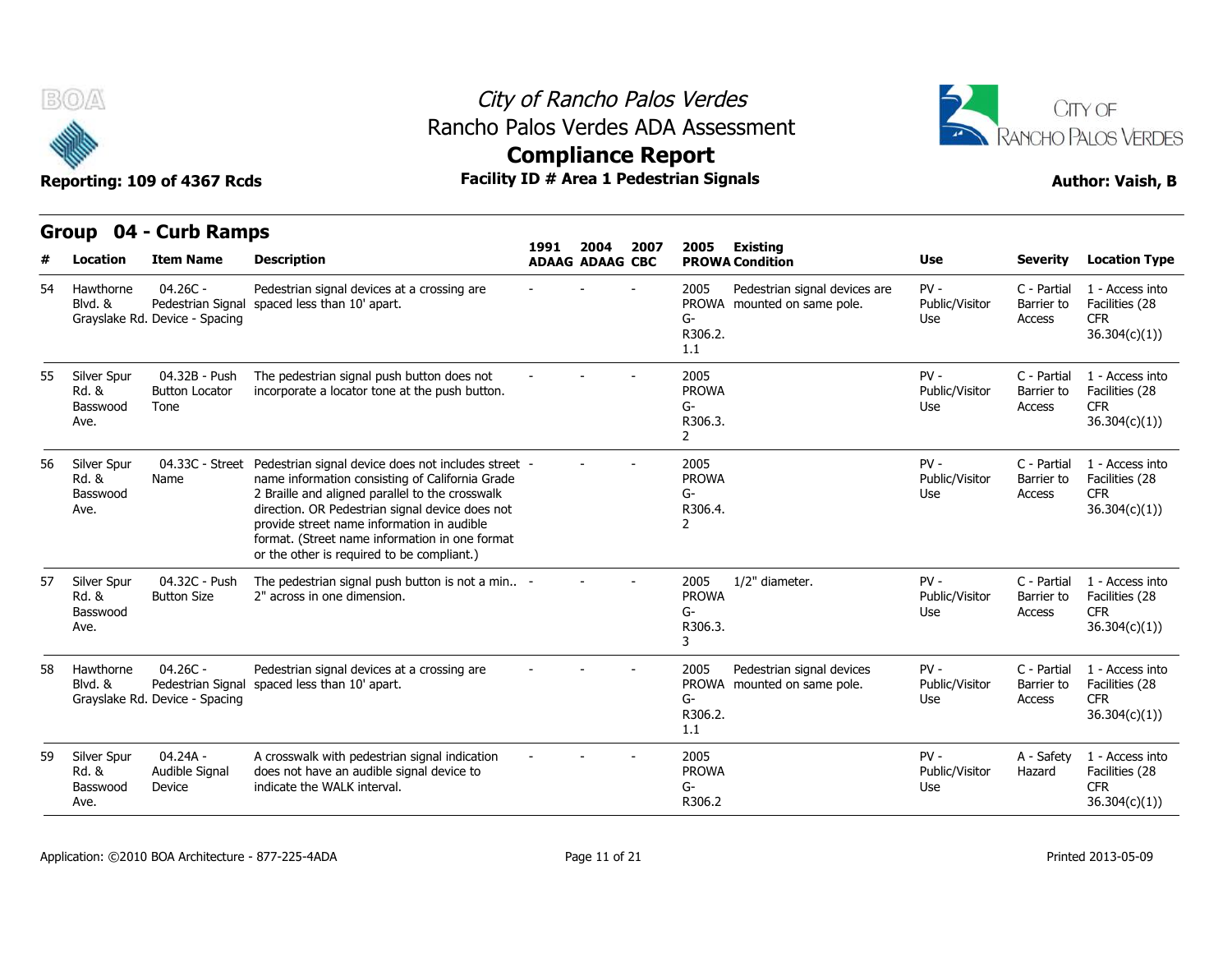

### City of Rancho Palos Verdes Rancho Palos Verdes ADA Assessment



# **Compliance Report**

|    |                                                     |                                                                 |                                                                                                                                                                                                                                                                                                                                                                                                                                                               | 1991   | 2004                    | 2007                                       | 2005                                         | Existing               |                                 |                                     |                                                                  |
|----|-----------------------------------------------------|-----------------------------------------------------------------|---------------------------------------------------------------------------------------------------------------------------------------------------------------------------------------------------------------------------------------------------------------------------------------------------------------------------------------------------------------------------------------------------------------------------------------------------------------|--------|-------------------------|--------------------------------------------|----------------------------------------------|------------------------|---------------------------------|-------------------------------------|------------------------------------------------------------------|
|    | <b>Location</b>                                     | <b>Item Name</b>                                                | <b>Description</b>                                                                                                                                                                                                                                                                                                                                                                                                                                            |        | <b>ADAAG ADAAG CBC</b>  |                                            |                                              | <b>PROWA Condition</b> | <b>Use</b>                      | <b>Severity</b>                     | <b>Location Type</b>                                             |
| 60 | Silver Spur<br><b>Rd. &amp;</b><br>Basswood<br>Ave. | $04.25 -$<br>Pedestrian Signal<br>Device - Clear<br>Floor Space | Location of pedestrian signal device does not<br>accommodate a level 30" x 48" min clear<br>space, centered and parallel to the pedestrian<br>signal push button. (Accessible pedestrian<br>signals shall be located so that the vibrotactile<br>feature can be contacted from the level landing<br>serving a curb ramp, if provided, or from a clear<br>floor or ground space that is in line with the<br>crosswalk line adjacent to the vehicle stop line.) | 4.2.4  | 305.3;<br>Fig.<br>305.3 | 1118B.4 2005                               | item 1 PROWA<br>$G-$<br>R306.2.              | 17.3% CS.              | $PV -$<br>Public/Visitor<br>Use | C - Partial<br>Barrier to<br>Access | 1 - Access into<br>Facilities (28<br><b>CFR</b><br>36.304(c)(1)  |
| 61 | Silver Spur<br>Rd. &<br>Basswood<br>Ave.            | 04.32C - Push<br><b>Button Size</b>                             | The pedestrian signal push button is not a min -<br>2" across in one dimension.                                                                                                                                                                                                                                                                                                                                                                               |        |                         |                                            | 2005<br><b>PROWA</b><br>$G-$<br>R306.3.<br>3 | 1/2" diameter.         | $PV -$<br>Public/Visitor<br>Use | C - Partial<br>Barrier to<br>Access | 1 - Access into<br>Facilities (28<br><b>CFR</b><br>36.304(c)(1)) |
| 62 | Silver Spur<br>Rd. &<br>Basswood<br>Ave.            | 04.33C - Street<br>Name                                         | Pedestrian signal device does not includes street -<br>name information consisting of California Grade<br>2 Braille and aligned parallel to the crosswalk<br>direction. OR Pedestrian signal device does not<br>provide street name information in audible<br>format. (Street name information in one format<br>or the other is required to be compliant.)                                                                                                    |        |                         |                                            | 2005<br><b>PROWA</b><br>G-<br>R306.4.<br>2   |                        | $PV -$<br>Public/Visitor<br>Use | C - Partial<br>Barrier to<br>Access | 1 - Access into<br>Facilities (28<br><b>CFR</b><br>36.304(c)(1)  |
| 63 | Silver Spur<br><b>Rd. &amp;</b><br>Basswood<br>Ave. | $04.24B -$<br>Vibrotactile<br>Signal Device                     | A crosswalk with pedestrian signal indication<br>does not have a vibrotactile signal device<br>integrated into the signal device to indicate the<br>WALK interval.                                                                                                                                                                                                                                                                                            |        |                         |                                            | 2005<br><b>PROWA</b><br>G-<br>R306.2         |                        | $PV -$<br>Public/Visitor<br>Use | C - Partial<br>Barrier to<br>Access | 1 - Access into<br>Facilities (28<br><b>CFR</b><br>36.304(c)(1)  |
| 64 | Silver Spur<br>Rd. &<br>Basswood<br>Ave.            | 04.33A -<br>Directional<br>Information and<br><b>Signs</b>      | Pedestrian signal device does not provides<br>compliant tactile or visual signs on the face of<br>the device or its housing or mounting to indicate<br>crosswalk direction and the name of the street<br>containing the crosswalk served by the<br>pedestrian signal.                                                                                                                                                                                         | 4.30.4 | 703.1                   | 1117B.5 2005<br>2:<br>1117B.5 R306.4<br>.6 | .1 item PROWA<br>$G-$                        |                        | $PV -$<br>Public/Visitor<br>Use | C - Partial<br>Barrier to<br>Access | 1 - Access into<br>Facilities (28<br><b>CFR</b><br>36.304(c)(1)  |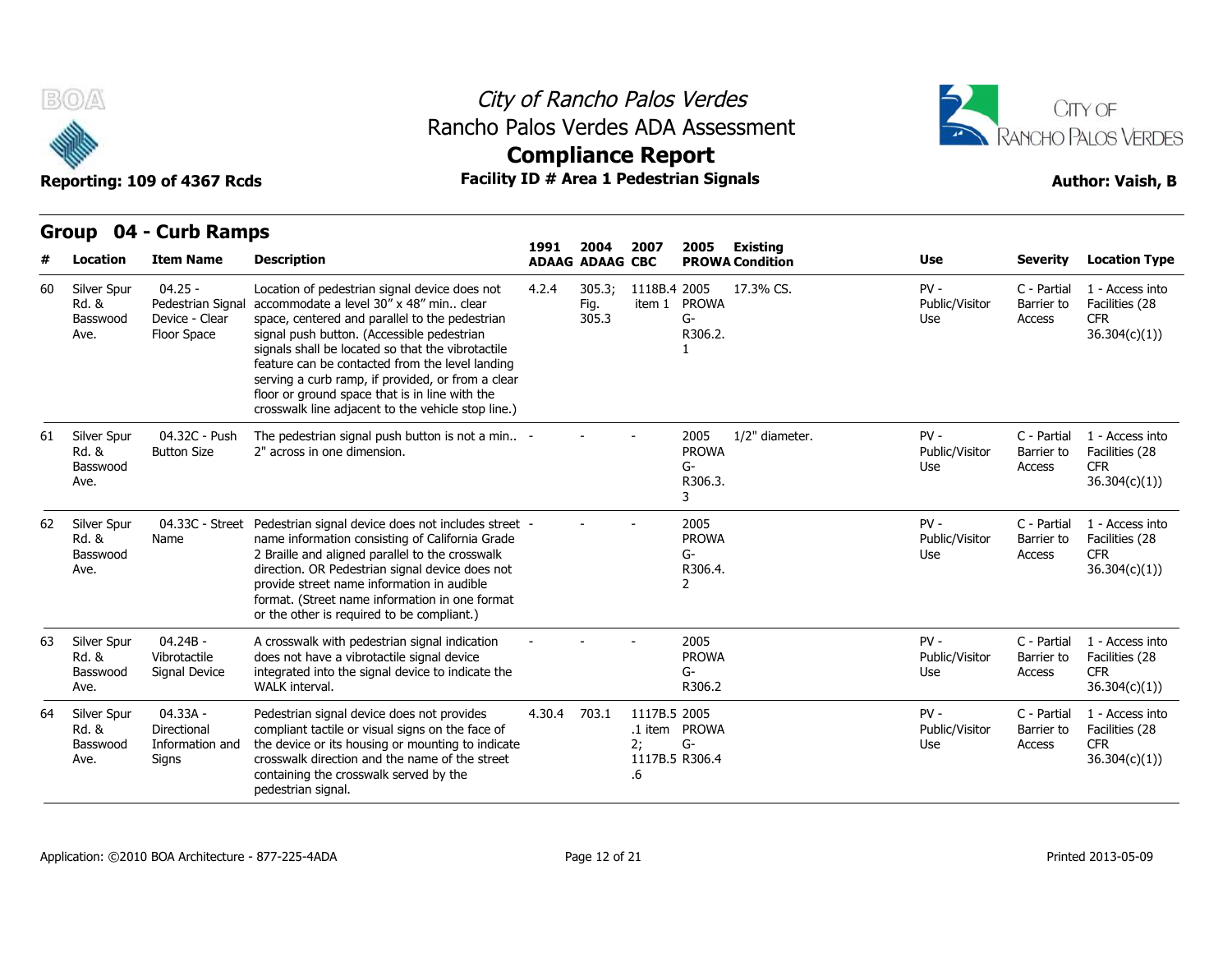

## City of Rancho Palos Verdes Rancho Palos Verdes ADA Assessment



## **Compliance Report**

| #  | Location                                 | <b>Item Name</b>                                                                 | <b>Description</b>                                                                                                                                      | 1991 | 2004<br><b>ADAAG ADAAG CBC</b> | 2007 | 2005                                                           | <b>Existing</b><br><b>PROWA Condition</b>                                    | <b>Use</b>                      | <b>Severity</b>                     | <b>Location Type</b>                                             |
|----|------------------------------------------|----------------------------------------------------------------------------------|---------------------------------------------------------------------------------------------------------------------------------------------------------|------|--------------------------------|------|----------------------------------------------------------------|------------------------------------------------------------------------------|---------------------------------|-------------------------------------|------------------------------------------------------------------|
| 65 | Silver Spur<br>Rd. &<br>Basswood<br>Ave. | $04.26A -$<br>Pedestrian Signal<br>Device - Location<br>versus Crosswalk<br>Line | Location of pedestrian signal device is not within -<br>5' of crosswalk line.                                                                           |      |                                |      | 2006<br>Cal<br><b>MUTCD-</b><br>Sec. 4E-<br>09, Fig.<br>$4E-2$ | $7' - 0''$                                                                   | $PV -$<br>Public/Visitor<br>Use | C - Partial<br>Barrier to<br>Access | 1 - Access into<br>Facilities (28<br><b>CFR</b><br>36.304(c)(1)) |
| 66 | Silver Spur<br>Rd. &<br>Basswood<br>Ave. | 04.24A -<br>Audible Signal<br>Device                                             | A crosswalk with pedestrian signal indication<br>does not have an audible signal device to<br>indicate the WALK interval.                               |      |                                |      | 2005<br><b>PROWA</b><br>G-<br>R306.2                           |                                                                              | $PV -$<br>Public/Visitor<br>Use | A - Safety<br>Hazard                | 1 - Access into<br>Facilities (28<br><b>CFR</b><br>36.304(c)(1)) |
| 67 | Silver Spur<br>Rd. &<br>Basswood<br>Ave. | 04.32B - Push<br><b>Button Locator</b><br>Tone                                   | The pedestrian signal push button does not<br>incorporate a locator tone at the push button.                                                            |      |                                |      | 2005<br><b>PROWA</b><br>G-<br>R306.3.<br>$\overline{2}$        |                                                                              | $PV -$<br>Public/Visitor<br>Use | C - Partial<br>Barrier to<br>Access | 1 - Access into<br>Facilities (28<br><b>CFR</b><br>36.304(c)(1)  |
| 68 | Silver Spur<br>Rd. &<br>Basswood<br>Ave. | 04.33B - Arrow                                                                   | Pedestrian signal device does not includes a<br>tactile arrow that contrasts with the background<br>and is aligned parallel to the crosswalk direction. |      |                                |      | 2005<br><b>PROWA</b><br>G-<br>R306.4.                          |                                                                              | $PV -$<br>Public/Visitor<br>Use | C - Partial<br>Barrier to<br>Access | 1 - Access into<br>Facilities (28<br><b>CFR</b><br>36.304(c)(1)) |
| 69 | Silver Spur<br>Rd. &<br>Basswood<br>Ave. | 04.40 - Other -<br>Curb Ramps and<br>Pedestrian<br>Crossings                     | See Additional Comments                                                                                                                                 |      |                                |      |                                                                | Accessible path of travel to<br>pedestrian signal device is not<br>provided. | $PV -$<br>Public/Visitor<br>Use | C - Partial<br>Barrier to<br>Access | 1 - Access into<br>Facilities (28<br><b>CFR</b><br>36.304(c)(1)) |
| 70 | Silver Spur<br>Rd. &<br>Basswood<br>Ave. | 04.24A -<br>Audible Signal<br>Device                                             | A crosswalk with pedestrian signal indication<br>does not have an audible signal device to<br>indicate the WALK interval.                               |      |                                |      | 2005<br><b>PROWA</b><br>G-<br>R306.2                           |                                                                              | $PV -$<br>Public/Visitor<br>Use | A - Safety<br>Hazard                | 1 - Access into<br>Facilities (28<br><b>CFR</b><br>36.304(c)(1)  |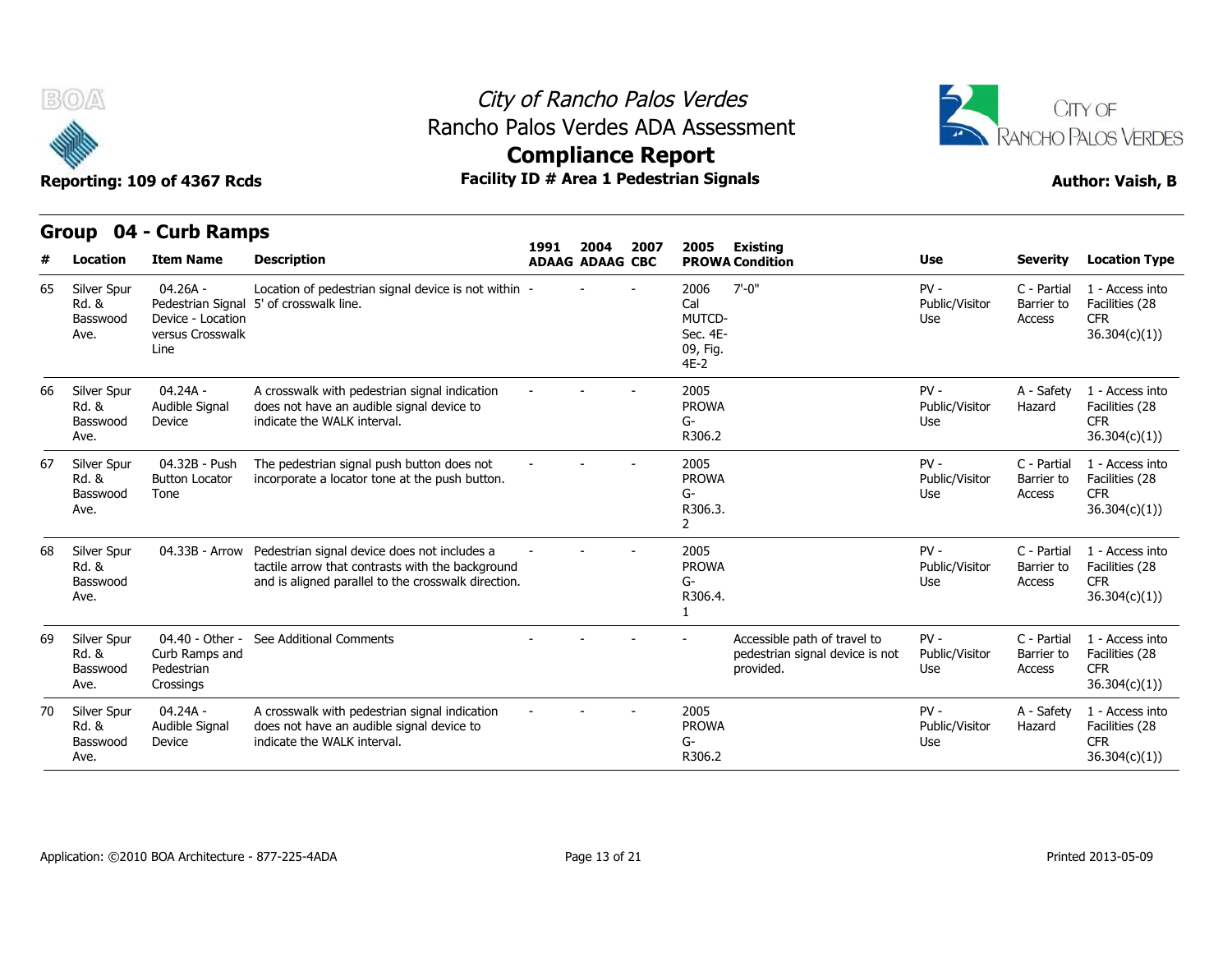

### City of Rancho Palos Verdes Rancho Palos Verdes ADA Assessment



# **Compliance Report**

|    | $\mathbf{v}$ to $\mathbf{r}$             | <b>AND IMMINA</b>                                               |                                                                                                                                                                                                                                                                                                                                                                                                                                                                 | 1991                   | 2004                    | 2007                   | 2005                                       | <b>Existing</b>        |                                 |                                     |                                                                  |
|----|------------------------------------------|-----------------------------------------------------------------|-----------------------------------------------------------------------------------------------------------------------------------------------------------------------------------------------------------------------------------------------------------------------------------------------------------------------------------------------------------------------------------------------------------------------------------------------------------------|------------------------|-------------------------|------------------------|--------------------------------------------|------------------------|---------------------------------|-------------------------------------|------------------------------------------------------------------|
|    | Location                                 | <b>Item Name</b>                                                | <b>Description</b>                                                                                                                                                                                                                                                                                                                                                                                                                                              | <b>ADAAG ADAAG CBC</b> |                         |                        |                                            | <b>PROWA Condition</b> | Use                             | <b>Severity</b>                     | <b>Location Type</b>                                             |
| 71 | Silver Spur<br>Rd. &<br>Basswood<br>Ave. | $04.24B -$<br>Vibrotactile<br>Signal Device                     | A crosswalk with pedestrian signal indication<br>does not have a vibrotactile signal device<br>integrated into the signal device to indicate the<br>WALK interval.                                                                                                                                                                                                                                                                                              |                        |                         |                        | 2005<br><b>PROWA</b><br>G-<br>R306.2       |                        | $PV -$<br>Public/Visitor<br>Use | C - Partial<br>Barrier to<br>Access | 1 - Access into<br>Facilities (28<br><b>CFR</b><br>36.304(c)(1)) |
| 72 | Silver Spur<br>Rd. &<br>Basswood<br>Ave. | $04.25 -$<br>Pedestrian Signal<br>Device - Clear<br>Floor Space | Location of pedestrian signal device does not<br>accommodate a level 30" x 48" min., clear<br>space, centered and parallel to the pedestrian<br>signal push button. (Accessible pedestrian<br>signals shall be located so that the vibrotactile<br>feature can be contacted from the level landing<br>serving a curb ramp, if provided, or from a clear<br>floor or ground space that is in line with the<br>crosswalk line adjacent to the vehicle stop line.) | 4.2.4                  | 305.3;<br>Fig.<br>305.3 | 1118B.4 2005<br>item 1 | <b>PROWA</b><br>G-<br>R306.2.              | 11.5% CS.              | $PV -$<br>Public/Visitor<br>Use | C - Partial<br>Barrier to<br>Access | 1 - Access into<br>Facilities (28<br><b>CFR</b><br>36.304(c)(1)) |
| 73 | Silver Spur<br>Rd. &<br>Basswood<br>Ave. | $04.24B -$<br>Vibrotactile<br>Signal Device                     | A crosswalk with pedestrian signal indication<br>does not have a vibrotactile signal device<br>integrated into the signal device to indicate the<br>WALK interval.                                                                                                                                                                                                                                                                                              |                        |                         |                        | 2005<br><b>PROWA</b><br>G-<br>R306.2       |                        | $PV -$<br>Public/Visitor<br>Use | C - Partial<br>Barrier to<br>Access | 1 - Access into<br>Facilities (28<br><b>CFR</b><br>36.304(c)(1)) |
| 74 | Silver Spur<br>Rd. &<br>Basswood<br>Ave. | 04.32B - Push<br><b>Button Locator</b><br>Tone                  | The pedestrian signal push button does not<br>incorporate a locator tone at the push button.                                                                                                                                                                                                                                                                                                                                                                    |                        |                         |                        | 2005<br><b>PROWA</b><br>G-<br>R306.3.<br>2 |                        | $PV -$<br>Public/Visitor<br>Use | C - Partial<br>Barrier to<br>Access | 1 - Access into<br>Facilities (28<br><b>CFR</b><br>36.304(c)(1)) |
| 75 | Silver Spur<br>Rd. &<br>Basswood<br>Ave. | 04.32C - Push<br><b>Button Size</b>                             | The pedestrian signal push button is not a min -<br>2" across in one dimension.                                                                                                                                                                                                                                                                                                                                                                                 |                        |                         |                        | 2005<br><b>PROWA</b><br>G-<br>R306.3.      | 1/2" diameter.         | $PV -$<br>Public/Visitor<br>Use | C - Partial<br>Barrier to<br>Access | 1 - Access into<br>Facilities (28<br><b>CFR</b><br>36.304(c)(1)  |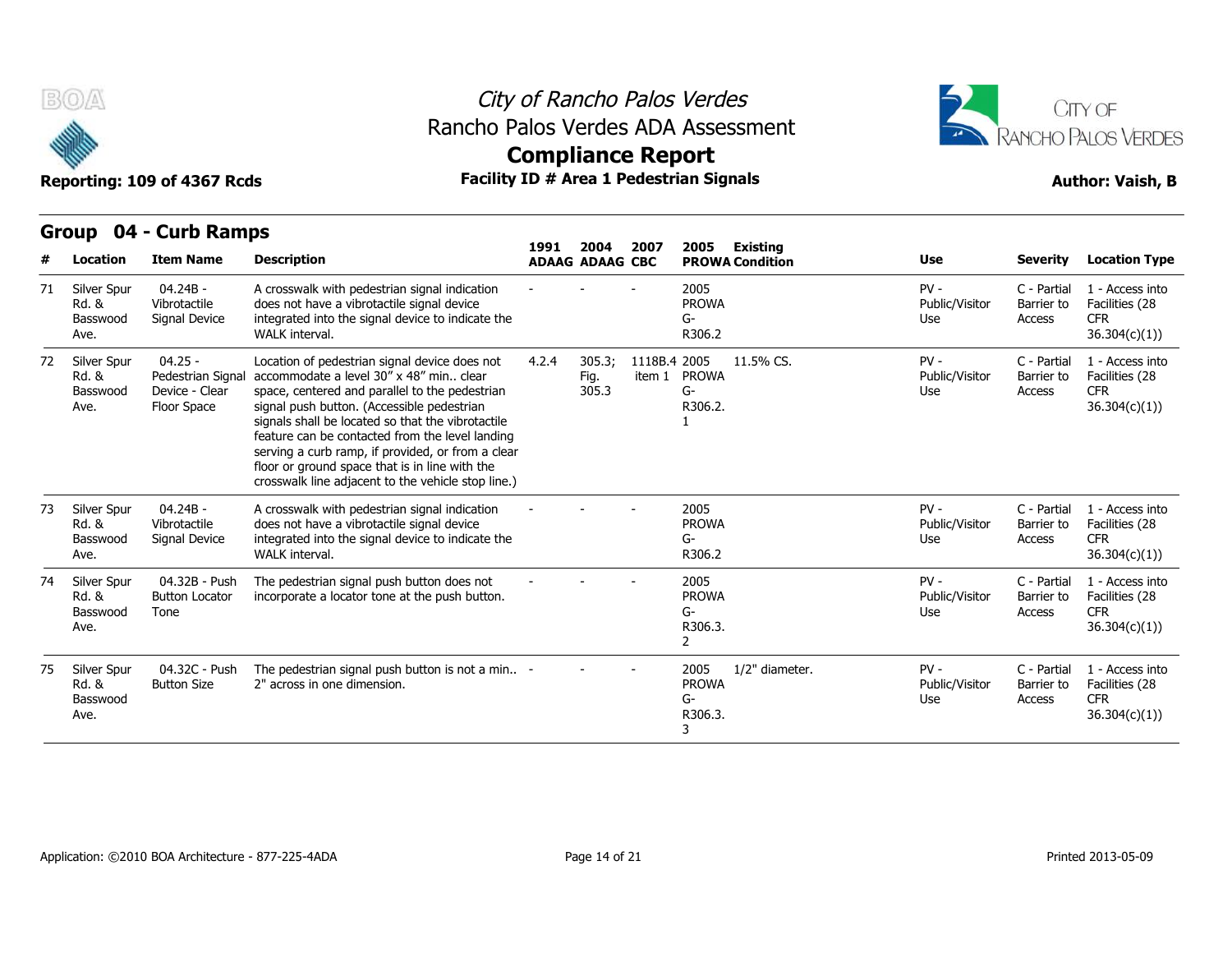

## City of Rancho Palos Verdes Rancho Palos Verdes ADA Assessment



# **Compliance Report**

|    |                                          | Group 04 - Curb Ramps                                           |                                                                                                                                                                                                                                                                                                                                                                                                                                                               |        |                                |                          |                                              |                                           |                                 |                                     |                                                                 |
|----|------------------------------------------|-----------------------------------------------------------------|---------------------------------------------------------------------------------------------------------------------------------------------------------------------------------------------------------------------------------------------------------------------------------------------------------------------------------------------------------------------------------------------------------------------------------------------------------------|--------|--------------------------------|--------------------------|----------------------------------------------|-------------------------------------------|---------------------------------|-------------------------------------|-----------------------------------------------------------------|
|    | Location                                 | <b>Item Name</b>                                                | <b>Description</b>                                                                                                                                                                                                                                                                                                                                                                                                                                            | 1991   | 2004<br><b>ADAAG ADAAG CBC</b> | 2007                     | 2005                                         | <b>Existing</b><br><b>PROWA Condition</b> | Use                             | <b>Severity</b>                     | <b>Location Type</b>                                            |
| 76 | Silver Spur<br>Rd. &<br>Basswood<br>Ave. | 04.33A -<br>Directional<br>Information and<br>Signs             | Pedestrian signal device does not provides<br>compliant tactile or visual signs on the face of<br>the device or its housing or mounting to indicate<br>crosswalk direction and the name of the street<br>containing the crosswalk served by the<br>pedestrian signal.                                                                                                                                                                                         | 4.30.4 | 703.1                          | 1117B.5 2005<br>2:<br>.6 | .1 item PROWA<br>$G-$<br>1117B.5 R306.4      |                                           | $PV -$<br>Public/Visitor<br>Use | C - Partial<br>Barrier to<br>Access | 1 - Access into<br>Facilities (28<br><b>CFR</b><br>36.304(c)(1) |
| 77 | Silver Spur<br>Rd. &<br>Basswood<br>Ave. | 04.33B - Arrow                                                  | Pedestrian signal device does not includes a<br>tactile arrow that contrasts with the background<br>and is aligned parallel to the crosswalk direction.                                                                                                                                                                                                                                                                                                       |        |                                |                          | 2005<br><b>PROWA</b><br>G-<br>R306.4.<br>1   |                                           | $PV -$<br>Public/Visitor<br>Use | C - Partial<br>Barrier to<br>Access | 1 - Access into<br>Facilities (28<br><b>CFR</b><br>36.304(c)(1) |
| 78 | Silver Spur<br>Rd. &<br>Basswood<br>Ave. | 04.33C - Street<br>Name                                         | Pedestrian signal device does not includes street -<br>name information consisting of California Grade<br>2 Braille and aligned parallel to the crosswalk<br>direction. OR Pedestrian signal device does not<br>provide street name information in audible<br>format. (Street name information in one format<br>or the other is required to be compliant.)                                                                                                    |        |                                |                          | 2005<br><b>PROWA</b><br>$G-$<br>R306.4.<br>2 |                                           | $PV -$<br>Public/Visitor<br>Use | C - Partial<br>Barrier to<br>Access | 1 - Access into<br>Facilities (28<br><b>CFR</b><br>36.304(c)(1) |
| 79 | Silver Spur<br>Rd. &<br>Basswood<br>Ave. | $04.25 -$<br>Pedestrian Signal<br>Device - Clear<br>Floor Space | Location of pedestrian signal device does not<br>accommodate a level 30" x 48" min clear<br>space, centered and parallel to the pedestrian<br>signal push button. (Accessible pedestrian<br>signals shall be located so that the vibrotactile<br>feature can be contacted from the level landing<br>serving a curb ramp, if provided, or from a clear<br>floor or ground space that is in line with the<br>crosswalk line adjacent to the vehicle stop line.) | 4.2.4  | 305.3;<br>Fig.<br>305.3        | 1118B.4 2005<br>item 1   | <b>PROWA</b><br>$G-$<br>R306.2.              | 2.8% CS.                                  | $PV -$<br>Public/Visitor<br>Use | C - Partial<br>Barrier to<br>Access | 1 - Access into<br>Facilities (28<br><b>CFR</b><br>36.304(c)(1) |
| 80 | Silver Spur<br>Rd. &<br>Basswood<br>Ave. | 04.24A -<br>Audible Signal<br>Device                            | A crosswalk with pedestrian signal indication<br>does not have an audible signal device to<br>indicate the WALK interval.                                                                                                                                                                                                                                                                                                                                     |        |                                |                          | 2005<br><b>PROWA</b><br>G-<br>R306.2         |                                           | $PV -$<br>Public/Visitor<br>Use | A - Safety<br>Hazard                | 1 - Access into<br>Facilities (28<br><b>CFR</b><br>36.304(c)(1) |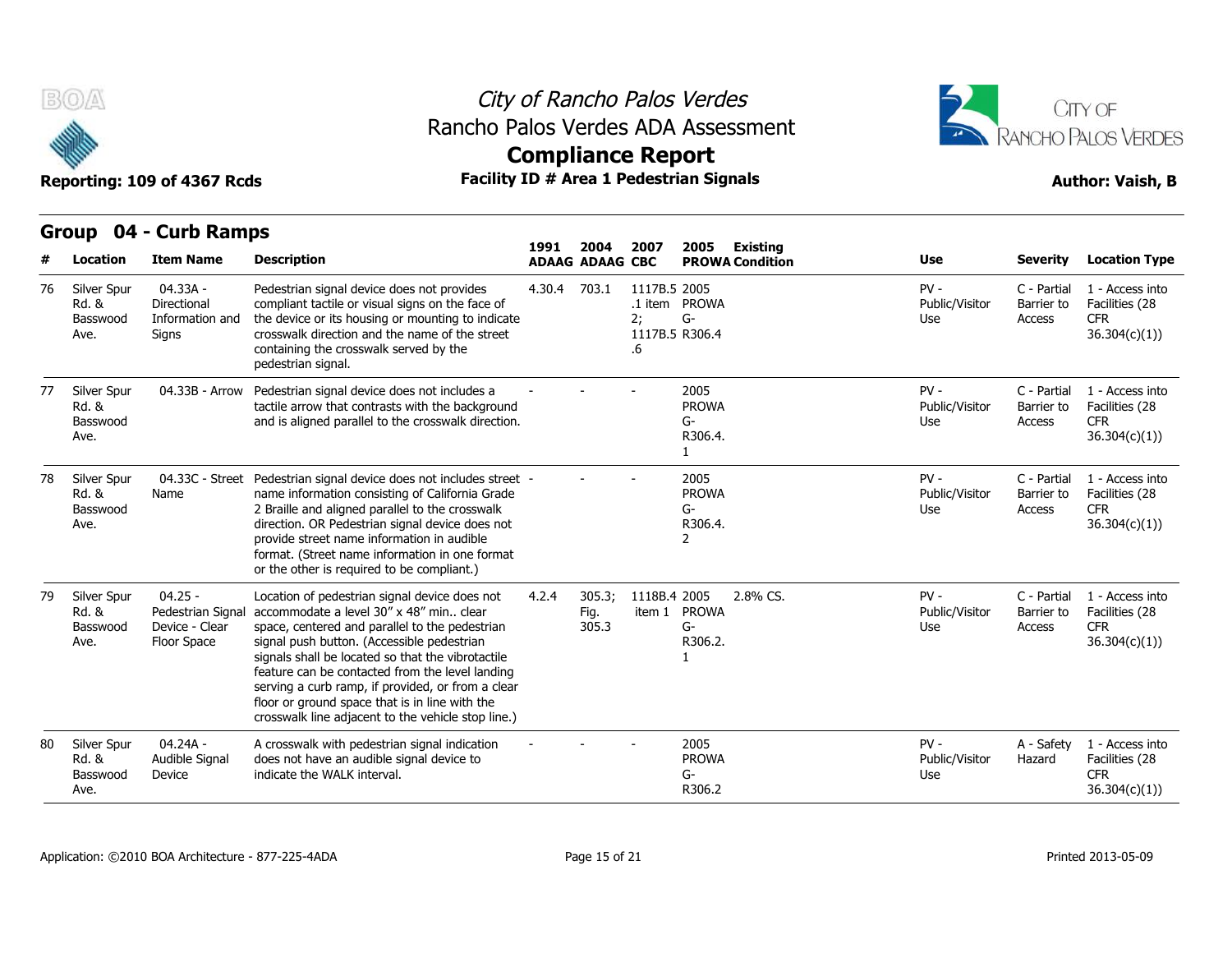

### City of Rancho Palos Verdes Rancho Palos Verdes ADA Assessment



# **Compliance Report**

| #  | <b>Location</b>                          | <b>Item Name</b>                                               | <b>Description</b>                                                                                                                                                                                                                                                                                                                                                                                                                                            | 1991  | 2004<br><b>ADAAG ADAAG CBC</b> | 2007                   | 2005<br><b>Existing</b><br><b>PROWA Condition</b>            | <b>Use</b>                      | <b>Severity</b>                     | <b>Location Type</b>                                             |
|----|------------------------------------------|----------------------------------------------------------------|---------------------------------------------------------------------------------------------------------------------------------------------------------------------------------------------------------------------------------------------------------------------------------------------------------------------------------------------------------------------------------------------------------------------------------------------------------------|-------|--------------------------------|------------------------|--------------------------------------------------------------|---------------------------------|-------------------------------------|------------------------------------------------------------------|
| 81 | Silver Spur<br>Rd. &<br>Basswood<br>Ave. | $04.24B -$<br>Vibrotactile<br>Signal Device                    | A crosswalk with pedestrian signal indication<br>does not have a vibrotactile signal device<br>integrated into the signal device to indicate the<br>WALK interval.                                                                                                                                                                                                                                                                                            |       |                                |                        | 2005<br><b>PROWA</b><br>G-<br>R306.2                         | $PV -$<br>Public/Visitor<br>Use | C - Partial<br>Barrier to<br>Access | 1 - Access into<br>Facilities (28<br><b>CFR</b><br>36.304(c)(1)) |
| 82 | Silver Spur<br>Rd. &<br>Basswood<br>Ave. | $04.25 -$<br>Pedestrian Signa<br>Device - Clear<br>Floor Space | Location of pedestrian signal device does not<br>accommodate a level 30" x 48" min clear<br>space, centered and parallel to the pedestrian<br>signal push button. (Accessible pedestrian<br>signals shall be located so that the vibrotactile<br>feature can be contacted from the level landing<br>serving a curb ramp, if provided, or from a clear<br>floor or ground space that is in line with the<br>crosswalk line adjacent to the vehicle stop line.) | 4.2.4 | 305.3;<br>Fig.<br>305.3        | 1118B.4 2005<br>item 1 | 2.2% CS.<br><b>PROWA</b><br>G-<br>R306.2.                    | $PV -$<br>Public/Visitor<br>Use | C - Partial<br>Barrier to<br>Access | 1 - Access into<br>Facilities (28<br><b>CFR</b><br>36.304(c)(1)  |
| 83 | Silver Spur<br>Rd. &<br>Basswood<br>Ave. | 04.32B - Push<br><b>Button Locator</b><br>Tone                 | The pedestrian signal push button does not<br>incorporate a locator tone at the push button.                                                                                                                                                                                                                                                                                                                                                                  |       |                                |                        | 2005<br><b>PROWA</b><br>G-<br>R306.3.<br>$\overline{2}$      | $PV -$<br>Public/Visitor<br>Use | C - Partial<br>Barrier to<br>Access | 1 - Access into<br>Facilities (28<br><b>CFR</b><br>36.304(c)(1)) |
| 84 | Silver Spur<br>Rd. &<br>Basswood<br>Ave. | 04.32B - Push<br><b>Button Locator</b><br>Tone                 | The pedestrian signal push button does not<br>incorporate a locator tone at the push button.                                                                                                                                                                                                                                                                                                                                                                  |       |                                |                        | 2005<br><b>PROWA</b><br>G-<br>R306.3.<br>$\mathfrak{p}$      | $PV -$<br>Public/Visitor<br>Use | C - Partial<br>Barrier to<br>Access | 1 - Access into<br>Facilities (28<br><b>CFR</b><br>36.304(c)(1)  |
| 85 | Silver Spur<br>Rd. &<br>Basswood<br>Ave. | 04.32C - Push<br><b>Button Size</b>                            | The pedestrian signal push button is not a min -<br>2" across in one dimension.                                                                                                                                                                                                                                                                                                                                                                               |       |                                |                        | 1/2" diameter.<br>2005<br><b>PROWA</b><br>G-<br>R306.3.<br>3 | $PV -$<br>Public/Visitor<br>Use | C - Partial<br>Barrier to<br>Access | 1 - Access into<br>Facilities (28<br><b>CFR</b><br>36.304(c)(1)) |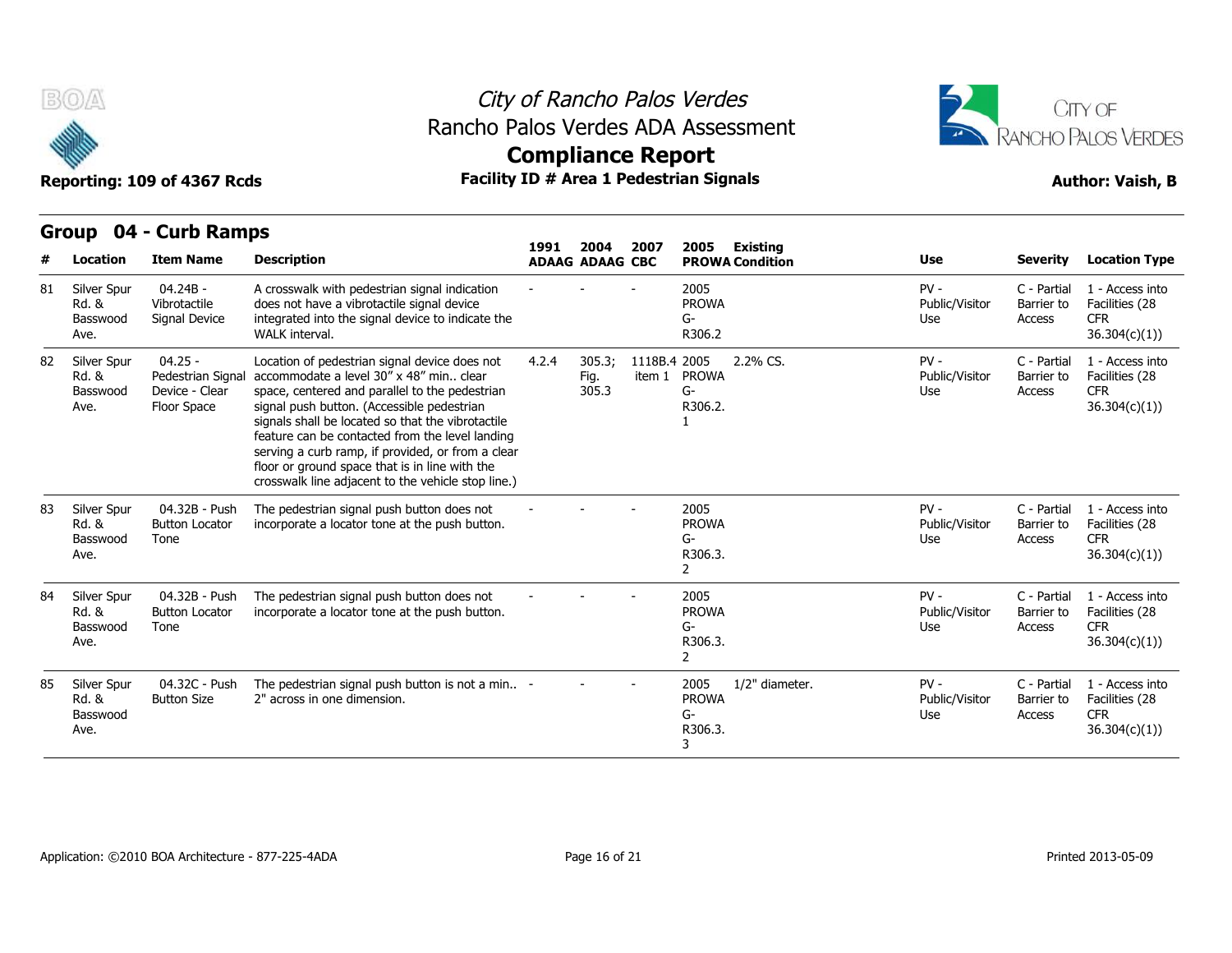

## City of Rancho Palos Verdes Rancho Palos Verdes ADA Assessment



|    | Group                                               | 04 - Curb Ramps                                     |                                                                                                                                                                                                                                                                                                                                                            | 1991   | 2004                   |                          |                                                       |                                    |                                 |                                     |                                                                  |
|----|-----------------------------------------------------|-----------------------------------------------------|------------------------------------------------------------------------------------------------------------------------------------------------------------------------------------------------------------------------------------------------------------------------------------------------------------------------------------------------------------|--------|------------------------|--------------------------|-------------------------------------------------------|------------------------------------|---------------------------------|-------------------------------------|------------------------------------------------------------------|
|    | Location                                            | <b>Item Name</b>                                    | <b>Description</b>                                                                                                                                                                                                                                                                                                                                         |        | <b>ADAAG ADAAG CBC</b> | 2007                     | 2005                                                  | Existing<br><b>PROWA Condition</b> | <b>Use</b>                      | <b>Severity</b>                     | <b>Location Type</b>                                             |
| 86 | Silver Spur<br>Rd. &<br>Basswood<br>Ave.            | 04.33A -<br>Directional<br>Information and<br>Signs | Pedestrian signal device does not provides<br>compliant tactile or visual signs on the face of<br>the device or its housing or mounting to indicate<br>crosswalk direction and the name of the street<br>containing the crosswalk served by the<br>pedestrian signal.                                                                                      | 4.30.4 | 703.1                  | 1117B.5 2005<br>2;<br>.6 | .1 item PROWA<br>$G-$<br>1117B.5 R306.4               |                                    | $PV -$<br>Public/Visitor<br>Use | C - Partial<br>Barrier to<br>Access | 1 - Access into<br>Facilities (28<br><b>CFR</b><br>36.304(c)(1)  |
| 87 | Silver Spur<br>Rd. &<br>Basswood<br>Ave.            | 04.33B - Arrow                                      | Pedestrian signal device does not includes a<br>tactile arrow that contrasts with the background<br>and is aligned parallel to the crosswalk direction.                                                                                                                                                                                                    |        |                        |                          | 2005<br><b>PROWA</b><br>G-<br>R306.4.<br>1            |                                    | $PV -$<br>Public/Visitor<br>Use | C - Partial<br>Barrier to<br>Access | 1 - Access into<br>Facilities (28<br><b>CFR</b><br>36.304(c)(1)) |
| 88 | Silver Spur<br>Rd. &<br>Basswood<br>Ave.            | 04.33C - Street<br>Name                             | Pedestrian signal device does not includes street -<br>name information consisting of California Grade<br>2 Braille and aligned parallel to the crosswalk<br>direction. OR Pedestrian signal device does not<br>provide street name information in audible<br>format. (Street name information in one format<br>or the other is required to be compliant.) |        |                        |                          | 2005<br><b>PROWA</b><br>G-<br>R306.4.<br>$\mathbf{2}$ |                                    | $PV -$<br>Public/Visitor<br>Use | C - Partial<br>Barrier to<br>Access | 1 - Access into<br>Facilities (28<br><b>CFR</b><br>36.304(c)(1)) |
| 89 | Silver Spur<br>Rd. &<br>Basswood<br>Ave.            | 04.32C - Push<br><b>Button Size</b>                 | The pedestrian signal push button is not a min -<br>2" across in one dimension.                                                                                                                                                                                                                                                                            |        |                        |                          | 2005<br><b>PROWA</b><br>G-<br>R306.3.<br>3            | 1/2" diameter.                     | $PV -$<br>Public/Visitor<br>Use | C - Partial<br>Barrier to<br>Access | 1 - Access into<br>Facilities (28<br><b>CFR</b><br>36.304(c)(1)  |
| 90 | Silver Spur<br>Rd. &<br>Basswood<br>Ave.            | $04.24A -$<br>Audible Signal<br>Device              | A crosswalk with pedestrian signal indication<br>does not have an audible signal device to<br>indicate the WALK interval.                                                                                                                                                                                                                                  |        |                        |                          | 2005<br><b>PROWA</b><br>G-<br>R306.2                  |                                    | $PV -$<br>Public/Visitor<br>Use | A - Safety<br>Hazard                | 1 - Access into<br>Facilities (28<br><b>CFR</b><br>36.304(c)(1)) |
| 91 | Silver Spur<br><b>Rd. &amp;</b><br>Basswood<br>Ave. | $04.24B -$<br>Vibrotactile<br>Signal Device         | A crosswalk with pedestrian signal indication<br>does not have a vibrotactile signal device<br>integrated into the signal device to indicate the<br>WALK interval.                                                                                                                                                                                         |        |                        |                          | 2005<br><b>PROWA</b><br>G-<br>R306.2                  |                                    | $PV -$<br>Public/Visitor<br>Use | C - Partial<br>Barrier to<br>Access | 1 - Access into<br>Facilities (28<br><b>CFR</b><br>36.304(c)(1)  |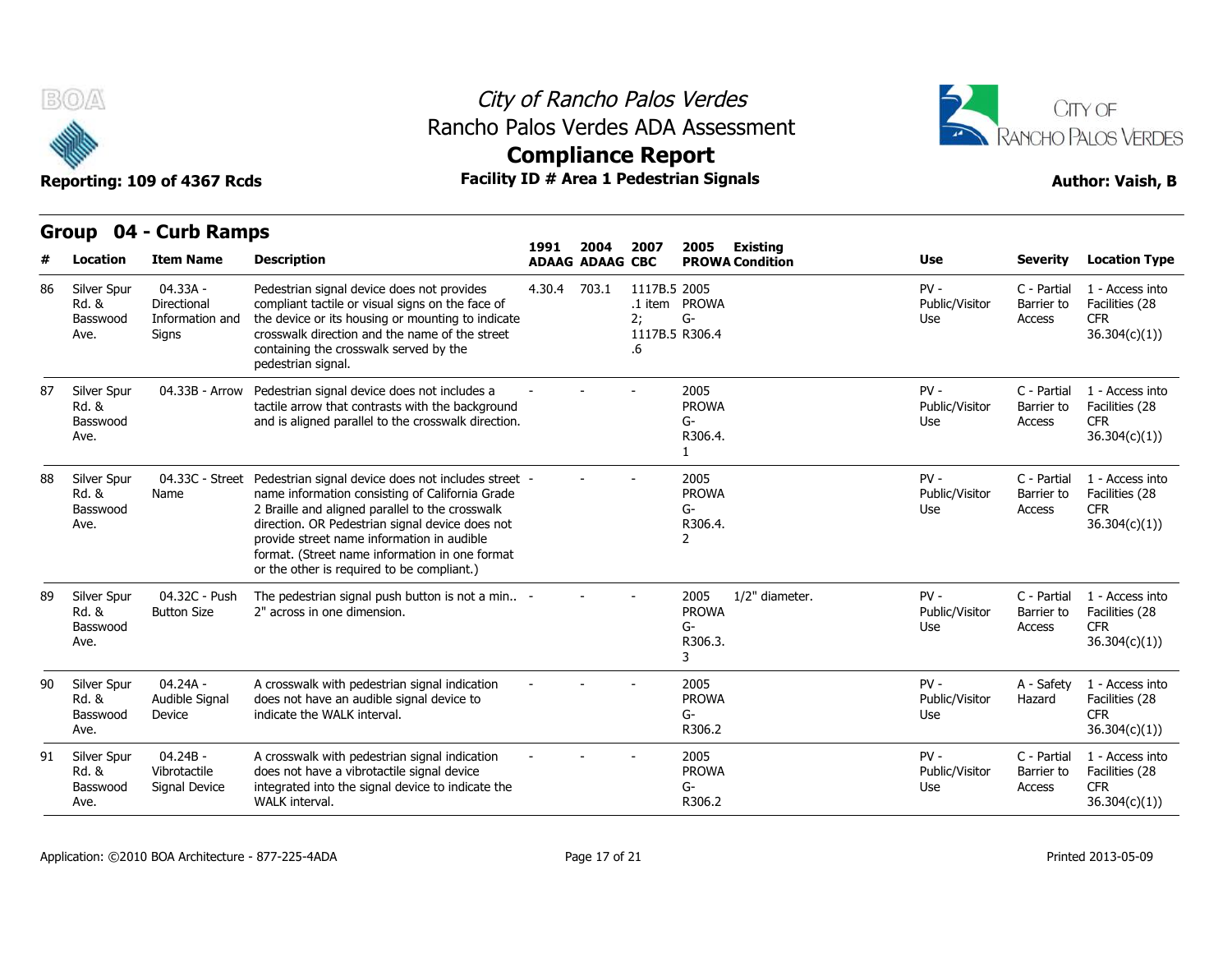

### City of Rancho Palos Verdes Rancho Palos Verdes ADA Assessment



Reporting: 109 of 4367 Rcds **Facility ID # Area 1 Pedestrian Signals Reporting: 109 of 4367 Rcds Author: Vaish, B Compliance Report 1991 2004 2007 2005** 

| #  | Location                                 | <b>Item Name</b>                                                | <b>Description</b>                                                                                                                                                                                                                                                                                                                                                                                                                                              | 1991   | 2004<br><b>ADAAG ADAAG CBC</b> | 2007                     | 2005                                                           | Existing<br><b>PROWA Condition</b> | <b>Use</b>                      | <b>Severity</b>                     | <b>Location Type</b>                                             |
|----|------------------------------------------|-----------------------------------------------------------------|-----------------------------------------------------------------------------------------------------------------------------------------------------------------------------------------------------------------------------------------------------------------------------------------------------------------------------------------------------------------------------------------------------------------------------------------------------------------|--------|--------------------------------|--------------------------|----------------------------------------------------------------|------------------------------------|---------------------------------|-------------------------------------|------------------------------------------------------------------|
| 92 | Silver Spur<br>Rd. &<br>Basswood<br>Ave. | $04.25 -$<br>Pedestrian Signal<br>Device - Clear<br>Floor Space | Location of pedestrian signal device does not<br>accommodate a level 30" x 48" min., clear<br>space, centered and parallel to the pedestrian<br>signal push button. (Accessible pedestrian<br>signals shall be located so that the vibrotactile<br>feature can be contacted from the level landing<br>serving a curb ramp, if provided, or from a clear<br>floor or ground space that is in line with the<br>crosswalk line adjacent to the vehicle stop line.) | 4.2.4  | 305.3;<br>Fig.<br>305.3        | 1118B.4 2005<br>item 1   | <b>PROWA</b><br>G-<br>R306.2.                                  | 2.8% CS & 3.1% RS.                 | $PV -$<br>Public/Visitor<br>Use | C - Partial<br>Barrier to<br>Access | 1 - Access into<br>Facilities (28<br><b>CFR</b><br>36.304(c)(1)  |
| 93 | Silver Spur<br>Rd. &<br>Basswood<br>Ave. | $04.26A -$<br>Device - Location<br>versus Crosswalk<br>Line     | Location of pedestrian signal device is not within -<br>Pedestrian Signal 5' of crosswalk line.                                                                                                                                                                                                                                                                                                                                                                 |        |                                |                          | 2006<br>Cal<br>MUTCD-<br>Sec. 4E-<br>09, Fig.<br>$4E-2$        |                                    | $PV -$<br>Public/Visitor<br>Use | C - Partial<br>Barrier to<br>Access | 1 - Access into<br>Facilities (28<br><b>CFR</b><br>36.304(c)(1)  |
| 94 | Silver Spur<br>Rd. &<br>Basswood<br>Ave. | $04.33A -$<br>Directional<br>Information and<br>Signs           | Pedestrian signal device does not provides<br>compliant tactile or visual signs on the face of<br>the device or its housing or mounting to indicate<br>crosswalk direction and the name of the street<br>containing the crosswalk served by the<br>pedestrian signal.                                                                                                                                                                                           | 4.30.4 | 703.1                          | 1117B.5 2005<br>2;<br>.6 | .1 item PROWA<br>G-<br>1117B.5 R306.4                          |                                    | $PV -$<br>Public/Visitor<br>Use | C - Partial<br>Barrier to<br>Access | 1 - Access into<br>Facilities (28<br><b>CFR</b><br>36.304(c)(1)) |
| 95 | Silver Spur<br>Rd. &<br>Basswood<br>Ave. | 04.32B - Push<br><b>Button Locator</b><br>Tone                  | The pedestrian signal push button does not<br>incorporate a locator tone at the push button.                                                                                                                                                                                                                                                                                                                                                                    |        |                                |                          | 2005<br><b>PROWA</b><br>G-<br>R306.3.<br>$\mathbf{2}^{\prime}$ |                                    | $PV -$<br>Public/Visitor<br>Use | C - Partial<br>Barrier to<br>Access | 1 - Access into<br>Facilities (28<br><b>CFR</b><br>36.304(c)(1)  |
| 96 | Silver Spur<br>Rd. &<br>Basswood<br>Ave. | 04.32C - Push<br><b>Button Size</b>                             | The pedestrian signal push button is not a min -<br>2" across in one dimension.                                                                                                                                                                                                                                                                                                                                                                                 |        |                                |                          | 2005<br><b>PROWA</b><br>$G-$<br>R306.3.<br>3                   | 1/2" diameter.                     | $PV -$<br>Public/Visitor<br>Use | C - Partial<br>Barrier to<br>Access | 1 - Access into<br>Facilities (28<br><b>CFR</b><br>36.304(c)(1)  |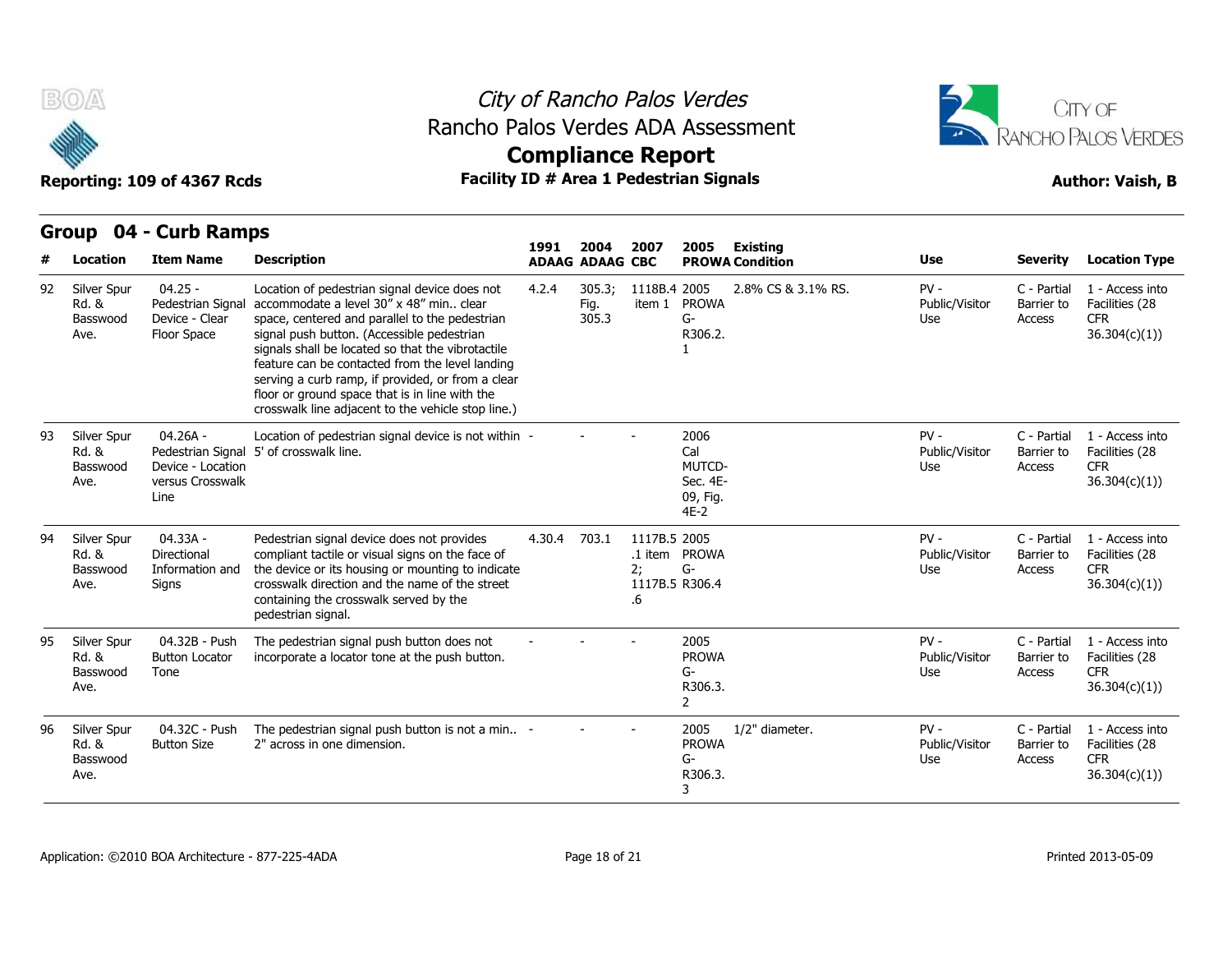

## City of Rancho Palos Verdes Rancho Palos Verdes ADA Assessment



**Compliance Report**

| 04 - Curb Ramps<br>Group<br>2007<br>2005<br>1991<br>2004 |                                              |                                                     |                                                                                                                                                                                                                                                                                                                                                            |        |                        |                          |                                                       |                                           |                                 |                                     |                                                                 |
|----------------------------------------------------------|----------------------------------------------|-----------------------------------------------------|------------------------------------------------------------------------------------------------------------------------------------------------------------------------------------------------------------------------------------------------------------------------------------------------------------------------------------------------------------|--------|------------------------|--------------------------|-------------------------------------------------------|-------------------------------------------|---------------------------------|-------------------------------------|-----------------------------------------------------------------|
| #                                                        | <b>Location</b>                              | <b>Item Name</b>                                    | <b>Description</b>                                                                                                                                                                                                                                                                                                                                         |        | <b>ADAAG ADAAG CBC</b> |                          |                                                       | <b>Existing</b><br><b>PROWA Condition</b> | Use                             | <b>Severity</b>                     | <b>Location Type</b>                                            |
| 97                                                       | Silver Spur<br>Rd. &<br>Basswood<br>Ave.     | 04.33A -<br>Directional<br>Information and<br>Signs | Pedestrian signal device does not provides<br>compliant tactile or visual signs on the face of<br>the device or its housing or mounting to indicate<br>crosswalk direction and the name of the street<br>containing the crosswalk served by the<br>pedestrian signal.                                                                                      | 4.30.4 | 703.1                  | 1117B.5 2005<br>2;<br>.6 | .1 item PROWA<br>G-<br>1117B.5 R306.4                 |                                           | $PV -$<br>Public/Visitor<br>Use | C - Partial<br>Barrier to<br>Access | 1 - Access into<br>Facilities (28<br><b>CFR</b><br>36.304(c)(1) |
| 98                                                       | Silver Spur<br>Rd. &<br>Basswood<br>Ave.     | 04.33B - Arrow                                      | Pedestrian signal device does not includes a<br>tactile arrow that contrasts with the background<br>and is aligned parallel to the crosswalk direction.                                                                                                                                                                                                    |        |                        |                          | 2005<br><b>PROWA</b><br>G-<br>R306.4.<br>$\mathbf{1}$ |                                           | $PV -$<br>Public/Visitor<br>Use | C - Partial<br>Barrier to<br>Access | 1 - Access into<br>Facilities (28<br><b>CFR</b><br>36.304(c)(1) |
| 99                                                       | Silver Spur<br>Rd. &<br>Basswood<br>Ave.     | 04.33C - Street<br>Name                             | Pedestrian signal device does not includes street -<br>name information consisting of California Grade<br>2 Braille and aligned parallel to the crosswalk<br>direction. OR Pedestrian signal device does not<br>provide street name information in audible<br>format. (Street name information in one format<br>or the other is required to be compliant.) |        |                        |                          | 2005<br><b>PROWA</b><br>G-<br>R306.4.<br>2            |                                           | $PV -$<br>Public/Visitor<br>Use | C - Partial<br>Barrier to<br>Access | 1 - Access into<br>Facilities (28<br><b>CFR</b><br>36.304(c)(1) |
|                                                          | 100 Silver Spur<br>Rd. &<br>Basswood<br>Ave. | 04.33B - Arrow                                      | Pedestrian signal device does not includes a<br>tactile arrow that contrasts with the background<br>and is aligned parallel to the crosswalk direction.                                                                                                                                                                                                    |        |                        |                          | 2005<br><b>PROWA</b><br>G-<br>R306.4.<br>1            |                                           | $PV -$<br>Public/Visitor<br>Use | C - Partial<br>Barrier to<br>Access | 1 - Access into<br>Facilities (28<br><b>CFR</b><br>36.304(c)(1) |
|                                                          | 101 Silver Spur<br>Rd. &<br>Basswood<br>Ave. | 04.24A -<br>Audible Signal<br>Device                | A crosswalk with pedestrian signal indication<br>does not have an audible signal device to<br>indicate the WALK interval.                                                                                                                                                                                                                                  |        |                        |                          | 2005<br><b>PROWA</b><br>G-<br>R306.2                  |                                           | $PV -$<br>Public/Visitor<br>Use | A - Safety<br>Hazard                | 1 - Access into<br>Facilities (28<br><b>CFR</b><br>36.304(c)(1) |
|                                                          | 102 Silver Spur<br>Rd. &<br>Basswood<br>Ave. | 04.24A -<br>Audible Signal<br>Device                | A crosswalk with pedestrian signal indication<br>does not have an audible signal device to<br>indicate the WALK interval.                                                                                                                                                                                                                                  |        |                        |                          | 2005<br><b>PROWA</b><br>G-<br>R306.2                  |                                           | $PV -$<br>Public/Visitor<br>Use | C - Partial<br>Barrier to<br>Access | 1 - Access into<br>Facilities (28<br><b>CFR</b><br>36.304(c)(1) |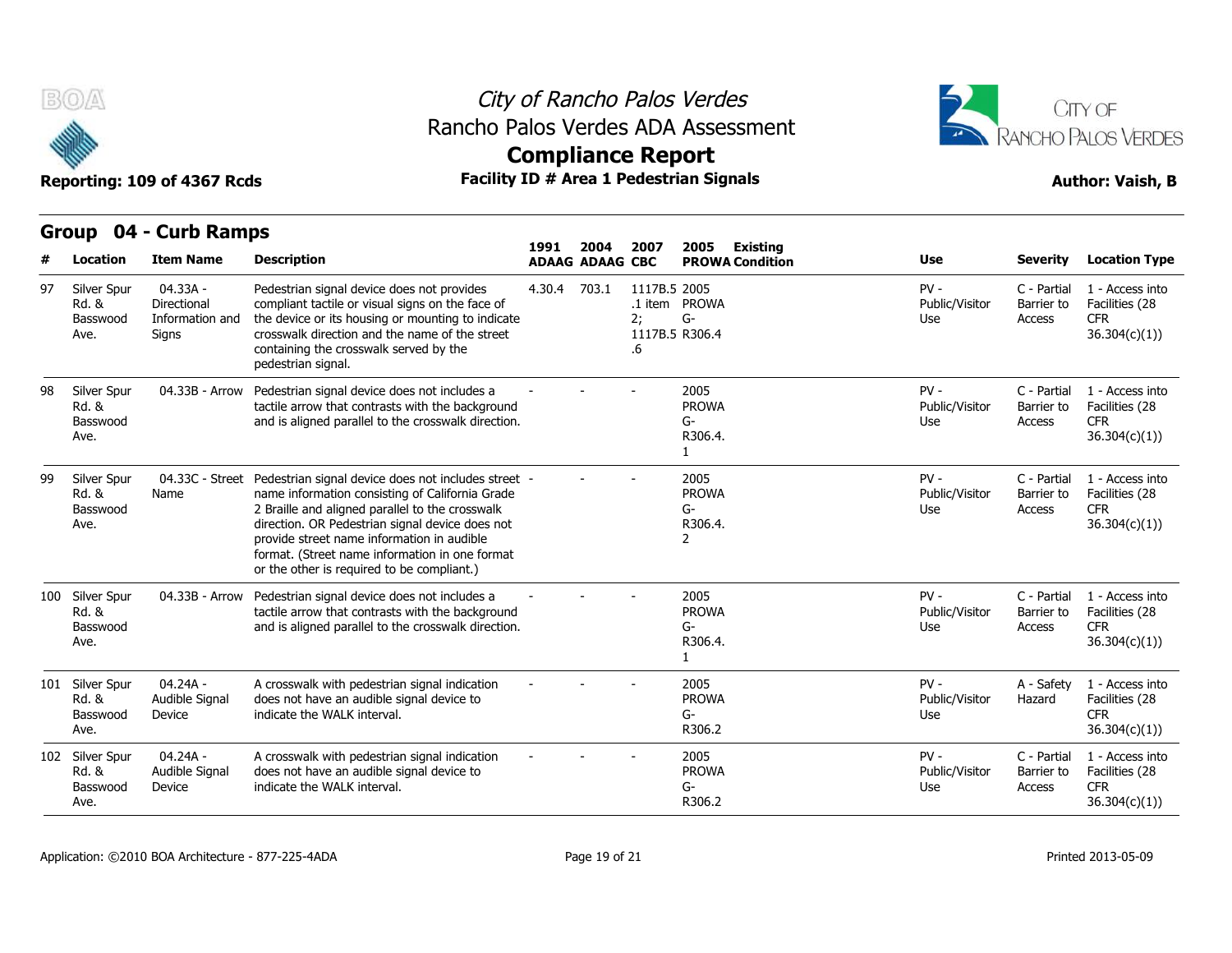

## City of Rancho Palos Verdes Rancho Palos Verdes ADA Assessment





| B(0)                                                                        | Reporting: 109 of 4367 Rcds                                     |                                                                                                                                                                                                                                                                                                                                                                                                                                                                 | City of Rancho Palos Verdes<br>Rancho Palos Verdes ADA Assessment<br><b>Compliance Report</b><br><b>Facility ID # Area 1 Pedestrian Signals</b> |                         |                          |                                                         |                        |                                 |                                     |                                                                  |  |  |
|-----------------------------------------------------------------------------|-----------------------------------------------------------------|-----------------------------------------------------------------------------------------------------------------------------------------------------------------------------------------------------------------------------------------------------------------------------------------------------------------------------------------------------------------------------------------------------------------------------------------------------------------|-------------------------------------------------------------------------------------------------------------------------------------------------|-------------------------|--------------------------|---------------------------------------------------------|------------------------|---------------------------------|-------------------------------------|------------------------------------------------------------------|--|--|
| 04 - Curb Ramps<br>Group<br>1991<br>2004<br>2007<br>2005<br><b>Existing</b> |                                                                 |                                                                                                                                                                                                                                                                                                                                                                                                                                                                 |                                                                                                                                                 |                         |                          |                                                         |                        |                                 |                                     |                                                                  |  |  |
| Location                                                                    | <b>Item Name</b>                                                | <b>Description</b>                                                                                                                                                                                                                                                                                                                                                                                                                                              |                                                                                                                                                 | <b>ADAAG ADAAG CBC</b>  |                          |                                                         | <b>PROWA Condition</b> | <b>Use</b>                      | <b>Severity</b>                     | <b>Location Type</b>                                             |  |  |
| 103 Silver Spur<br>Rd. &<br>Basswood<br>Ave.                                | $04.25 -$<br>Pedestrian Signal<br>Device - Clear<br>Floor Space | Location of pedestrian signal device does not<br>accommodate a level 30" x 48" min., clear<br>space, centered and parallel to the pedestrian<br>signal push button. (Accessible pedestrian<br>signals shall be located so that the vibrotactile<br>feature can be contacted from the level landing<br>serving a curb ramp, if provided, or from a clear<br>floor or ground space that is in line with the<br>crosswalk line adjacent to the vehicle stop line.) | 4.2.4                                                                                                                                           | 305.3;<br>Fig.<br>305.3 | 1118B.4 2005             | item 1 PROWA<br>G-<br>R306.2.<br>1                      | 2.8% RS.               | $PV -$<br>Public/Visitor<br>Use | C - Partial<br>Barrier to<br>Access | 1 - Access into<br>Facilities (28<br><b>CFR</b><br>36.304(c)(1)) |  |  |
| 104 Silver Spur<br>Rd. &<br>Basswood<br>Ave.                                | 04.33C - Street<br>Name                                         | Pedestrian signal device does not includes street -<br>name information consisting of California Grade<br>2 Braille and aligned parallel to the crosswalk<br>direction. OR Pedestrian signal device does not<br>provide street name information in audible<br>format. (Street name information in one format<br>or the other is required to be compliant.)                                                                                                      |                                                                                                                                                 |                         |                          | 2005<br><b>PROWA</b><br>G-<br>R306.4.<br>$\overline{2}$ |                        | $PV -$<br>Public/Visitor<br>Use | C - Partial<br>Barrier to<br>Access | 1 - Access into<br>Facilities (28<br>CFR.<br>36.304(c)(1)        |  |  |
| 105 Silver Spur<br>Rd. &<br>Basswood<br>Ave.                                | 04.32B - Push<br><b>Button Locator</b><br>Tone                  | The pedestrian signal push button does not<br>incorporate a locator tone at the push button.                                                                                                                                                                                                                                                                                                                                                                    |                                                                                                                                                 |                         |                          | 2005<br><b>PROWA</b><br>G-<br>R306.3.<br>$\overline{2}$ |                        | $PV -$<br>Public/Visitor<br>Use | C - Partial<br>Barrier to<br>Access | 1 - Access into<br>Facilities (28<br><b>CFR</b><br>36.304(c)(1)  |  |  |
| 106 Silver Spur<br>Rd. &<br>Basswood<br>Ave.                                | 04.32C - Push<br><b>Button Size</b>                             | The pedestrian signal push button is not a min -<br>2" across in one dimension.                                                                                                                                                                                                                                                                                                                                                                                 |                                                                                                                                                 |                         |                          | 2005<br><b>PROWA</b><br>G-<br>R306.3.<br>3              | 1/2" diameter.         | $PV -$<br>Public/Visitor<br>Use | C - Partial<br>Barrier to<br>Access | 1 - Access into<br>Facilities (28<br>CFR.<br>36.304(c)(1))       |  |  |
| 107 Silver Spur<br>Rd. &<br>Basswood<br>Ave.                                | 04.33A -<br>Directional<br>Information and<br>Signs             | Pedestrian signal device does not provides<br>compliant tactile or visual signs on the face of<br>the device or its housing or mounting to indicate<br>crosswalk direction and the name of the street<br>containing the crosswalk served by the<br>pedestrian signal.                                                                                                                                                                                           | 4.30.4                                                                                                                                          | 703.1                   | 1117B.5 2005<br>2:<br>.6 | .1 item PROWA<br>G-<br>1117B.5 R306.4                   |                        | $PV -$<br>Public/Visitor<br>Use | C - Partial<br>Barrier to<br>Access | 1 - Access into<br>Facilities (28<br><b>CFR</b><br>36.304(c)(1)  |  |  |